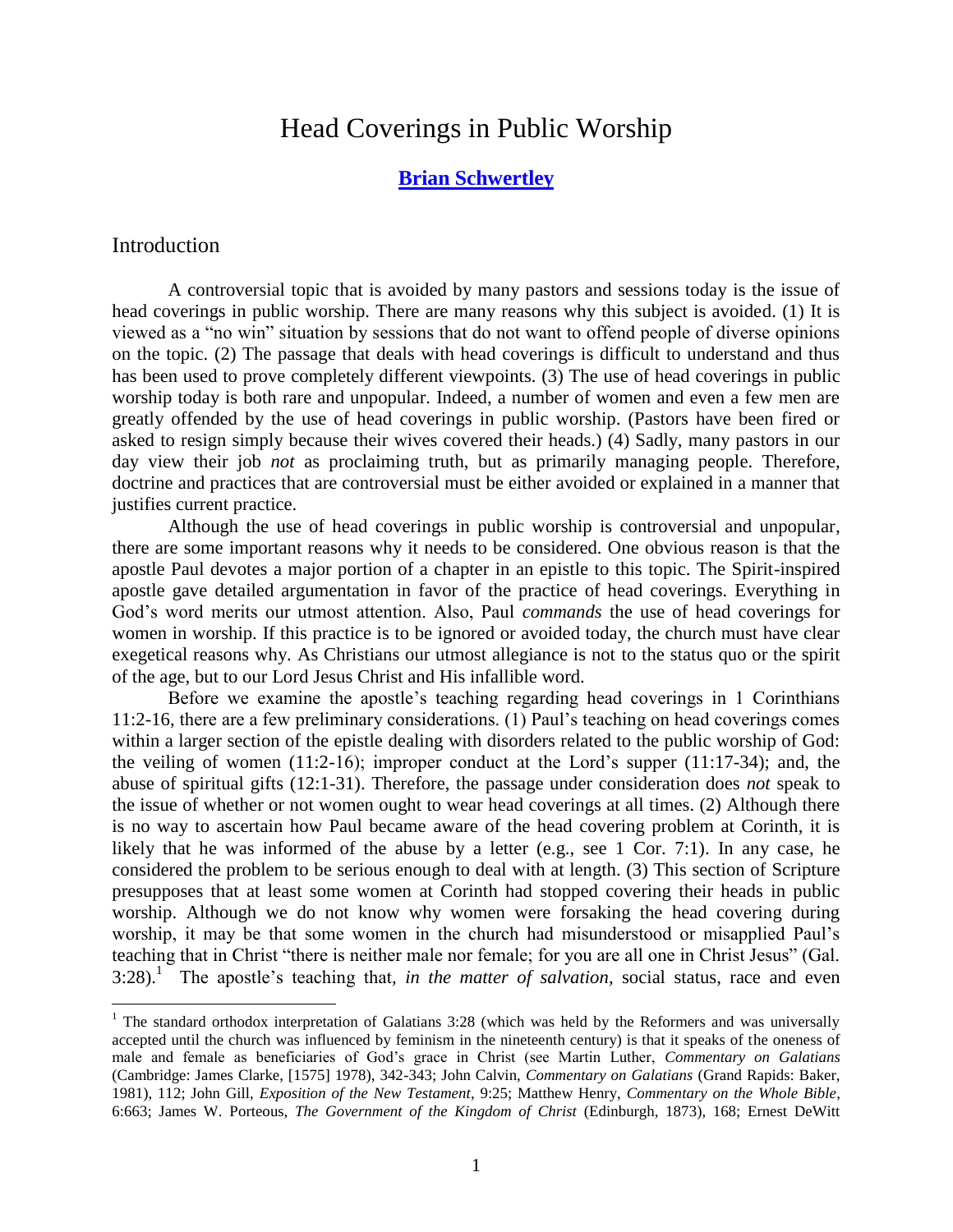differences of gender are totally irrelevant may have been twisted into a statement regarding role differences between men and women. Paul's emphasis on God's ordained order of authority (c.f. 1 Cor. 11:3, 7-9) implies that women needed to be corrected in this area.

(4) The apostle begins the section dealing with abuses in public worship by praising the Corinthians for keeping the traditions (v. 2). The word translated "traditions" (*paradosis*) or "ordinances" (KJV) in this context refers to the Word of God as handed down by Paul. The apostle's giving of praise before correction has puzzled a number of commentators. Why does the apostle begin a section correcting false practices by praising the Corinthians for obeying inspired apostolic doctrine? There are a number of sensible answers to this question. It is possible that the abuses in Corinth were conducted by a small minority in the church. Thus, Paul could praise the main body as being faithful. Another possibility is that Paul commends the Corinthians for being faithful in many areas before he corrects them as an encouragement to even greater faithfulness. In other words he praises them for the good before he admonishes them for the bad. The apostle corrects them in a very loving tactful manner as a father does a sensitive child.

### A Foundational Theological Statement

 $\overline{a}$ 

Interestingly, the apostle begins his teaching on head coverings in public worship, not with a rebuke or delineation of the problem, but with a foundational theological statement. "But I want you to know that the head of every man is Christ, the head of woman is man, and the head of Christ is God" (v.3). This theological statement serves as a reference point for verses 4 and 5. The fact that some women in Corinth were not covering their heads during public worship is a symptom of a greater problem. It is an indication of a false understanding of what Jesus' work entails for social relationships in the new covenant era. Therefore, Paul begins with a statement regarding God's ordained order of authority in creation. "With the view of proving that it is an unseemly thing for women to appear in a public assembly with their heads uncovered, and, on the other hand, for men to pray or prophesy with their heads covered, he sets out with noticing the arrangements that are divinely established."<sup>2</sup> Paul notes four gradations of authority that apply to the created order: God, Christ, men, women. (1) The head of Christ is God. This point refers to the fact that in His incarnate state as Mediator Jesus has voluntarily assumed a position of submission to the Father. Obviously, as the second person of the Trinity, the Son is equal in power and authority with God. (2) The head of every man is Christ. This statement is true in a number of ways. As God and Creator, the Son is supreme Lord over all men and women. Also, in His role as the divine-human Mediator Jesus has been given all authority in heaven and on earth (Mt. 28:18). He is the Head of the church and the savior of the body (Eph. 1:22, 23; Col. 1:16). (3) The head of the woman is the man. God has placed the man in a position of authority over the woman. The apostle will go into more detail regarding this principle in verses 7-8. "The man is first in order in being, was first formed, and the woman out of him, who was made for

Burton, *Critical and Exegetical Commentary on the Epistle to the Galatians* (Edinburgh, T&T Clark, 1980), 206- 207; Otto Schmoller, *Lange's Commentary on the Holy Scriptures: The Epistle of Paul to the Galatians* ([1870] 1978) 2:88; R. C. H. Lenski, *Interpretation of St. Paul's Epistles to the Galatians, Ephesians and Philippians* (Minneapolis: Augsburg, [1937] 1961), 188-189; Ronald Y. K. Fung, *Epistle to the Galatians* (Grand Rapids: Eerdmans, 1988), 175-176.

<sup>2</sup> John Calvin, *Commentary on the Epistles of Paul the Apostle to the Corinthians* (Grand Rapids: Baker, 1981), 1:353.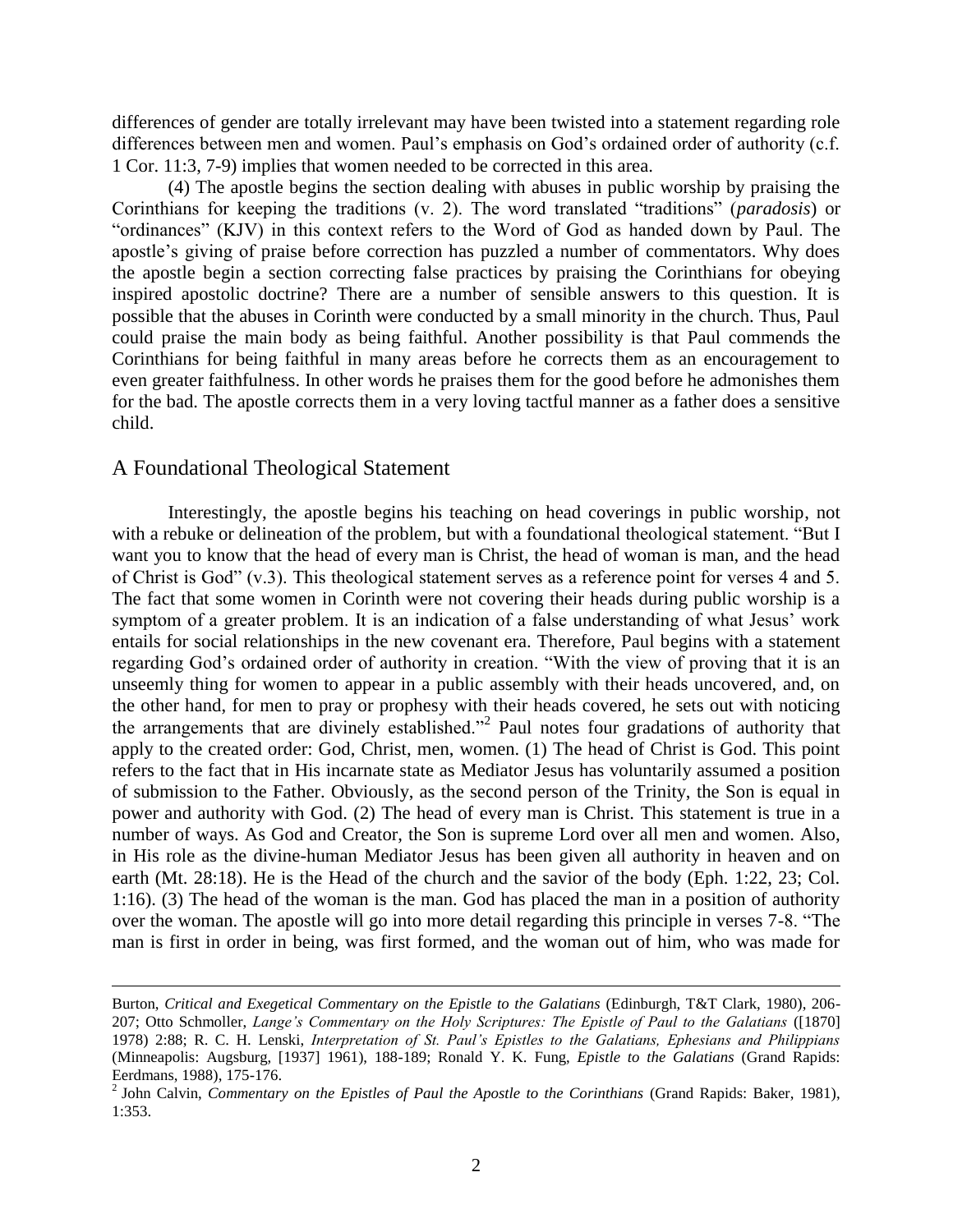him, and he not for the woman, and therefore must be head and chief...and she is to be subject to him in every thing natural, civil, and religious. Moreover, the man is the head of the woman to provide and care for her, to nourish and cherish her, and to protect and defend her against all insults and injuries."<sup>3</sup> The covenant headship of the man over the woman was established by God on the sixth day of creation (Gen. 2:18-25). This principle is taught throughout Scripture. A notable example is Ephesians 5:23, "For the husband is head of the wife as also Christ is head of the church; and He is the Savior of the body" (see, 1 Pet. 3:1, 5-6; Rom. 7:2; 1Cor. 11: 8-9; 1 Tim. 2:12-13; 3: 4-5, 12; Isa. 54:5; Jer. 3:20; 31: 32; Hos. 2: 2, 7; Num. 30:3-15; Ex. 22: 16-17; 21: 1-11).

There are a number of things to note regarding Paul's initial statement on authority. First, the apostle does not set out to prove the principle of authority and subordination, but merely asserts it as an established fact of God's created order. Second, the authority structure that Paul sets forth is universal with respect to time and place. As a creation ordinance (that is, a law or principal that is founded upon God's created reality), the headship of the man over the woman is not in any manner a product of culture or social evolution. The covenant headship of the man over the woman applies throughout all history to each and every culture. Any attempt to circumvent Paul's teaching regarding this matter is an act of rebellion against God Himself who established this authority structure. Third, the word translated "head" (*kephale*) means "ruler," "leader," or "the one who has authority over." Feminist and egalitarian attempts to avoid the clear meaning of this passage by interpreting the Greek word *kephale* as "source" have been thoroughly discredited.<sup>4</sup> Fourth, Paul's statement regarding man's authority over the woman does not mean that women are inferior to men. Men and women are metaphysically (i.e. as regarding their being, essence or nature) equal, although different in many ways (e.g., Men are physically stronger than women. Peter refers to women as the weaker vessel [1 Pet. 3:7].) Also, they are equal spiritually before God. They are saved and sanctified in the same manner and have the same status as redeemed children of God in Christ (see Gal. 3:28. 1 Pet. 3:7). Therefore, women are not second-class citizens in the family, church or society. The difference between men and women that Paul describes refers to *function* and *purpose*. Man was created to lead in a loving manner (i.e. as a servant leader; Mt. 20:25-28; Eph. 5: 25-33). The woman was created as a helpmeet to submit to her husband in a respectful manner and assist him in the task of godly dominion (Gen. 2:18; 1 Cor. 11:9; Eph. 5:22-23). Fifth, Paul's foundational statement in v. 3 informs us that God considers the uncovered head of a woman in public worship shameful, not because it is immodest or contrary to culture, but because it symbolizes a usurpation of God's created order.

After delineating God's ordained order of authority, Paul proceeds with concrete examples of violations of this principle and additional arguments in favor of the use of head coverings in public worship.

# Dishonor and Shame

In his next argument Paul sets forth a hypothetical situation in public worship in order to discuss appearing in public worship with (for men) or without (for women) a head covering.

 3 John Gill, *Exposition of the New Testament* (Streamwood, IL: Primitive Baptist Library, [1809] 1979), 2:683.

<sup>&</sup>lt;sup>4</sup> See Wayne Gruden, "The Meaning of *Kephale* (Head): A Response to Recent Studies" in John Piper and Wayne Gruden, ed., *Recovering Biblical Manhood and Womanhood: A Response to Evangelical Feminism* (Wheaton: Crossway Books, 1991), 425 ff.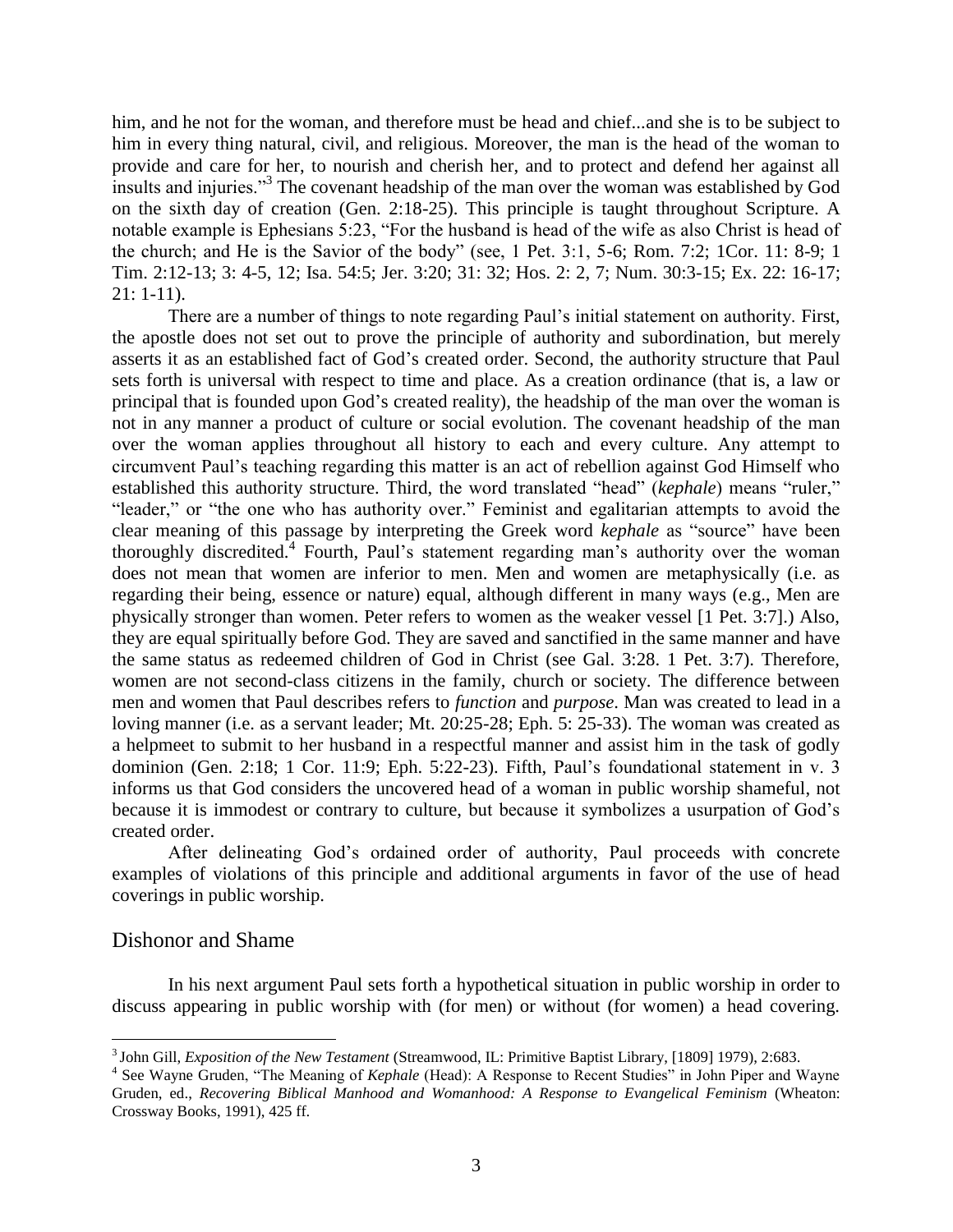"Every man praying or prophesying having his head covered, dishonors his head. But every woman who prays or prophesies with her head uncovered dishonors her head, for that is one and the same as if her head were shaved. For if a woman is not covered, let her also be shorn. But if it is shameful for a woman to be shorn or shaved, let her be covered" (1 Cor. 11:4-6).

# Praying and Prophesying

Before we consider the apostle's argument from shame there are a number of things to consider in this passage. There is a need to define the apostle's reference to praying and prophesying in public worship. Many commentators consider the reference to women praying and prophesying in public worship problematic because in 1 Corinthians 14:34-35 women are commanded not to speak during the worship service. Since it is impossible for Scripture to contradict itself, and since it would be especially absurd for the apostle to blatantly contradict himself within the same epistle, scholars have offered a number of different, yet possible, interpretations that answer this alleged difficulty. Calvin argues that Paul's discussion of women praying and prophesying during public worship is merely hypothetical because he later forbids the practice altogether.<sup>5</sup> Another possibility is that the apostle regards women setting forth direct revelation from God to be an exception to regular speaking (e.g., the uninspired exposition of Scripture). In other words, since prophecy is God Himself speaking without human exposition, a woman prophesying is not herself exercising authority over a man (see Matthew Henry's commentary on this passage).<sup>6</sup>

Probably the best interpretation is that the acts of prayer and prophecy mentioned by Paul represent congregational participation in public worship. (Scholars refer to a description of a part [in this case a part of public worship] for the whole as a synecdoche). The commentator John Gill gives an excellent explanation of this passage. He writes, "Not that a woman was allowed to pray publicly in the congregation, and much less to preach or explain the word, for these things were not permitted them: see 1 Cor. xiv.34, 35. 1 Tim. ii.12. But it designs any woman that joins in public worship with the minister in prayer, and attends on the hearing of the word preached, or sings the praises of God with the congregation."<sup>7</sup> While it is true that women do not teach in the public assemblies or lead in prayer, they do pray liturgically (i.e. in unison with the whole assembly; e.g., the Lord's prayer) and they do sing inspired songs that are prophetic Scripture when they sing the Psalms.

The reason it is important to properly understand the meaning of prayer and prophecy is that if coverings were only required during the specific act of setting forth divinely inspired prayer or new divinely inspired teachings directly from God, then one could argue that head coverings for women applied only to the first century for the gift of prophecy ceased with the death of the apostles and the close of the canon. Since the use of head coverings in both the

<sup>&</sup>lt;sup>5</sup> Calvin writes, "It may seem, however, to be superfluous for Paul to forbid the woman to prophesy with her head uncovered, while elsewhere he wholly prohibits women from speaking in the Church (1 Tim. ii.12). It would not, therefore, be allowable for them to prophesy even with a covering upon their head, and hence it follows that it is to no purpose that he argues here as to covering. It may be replied, that the Apostle, by here condemning the one, does not commend the other. For when he reproves them for prophesying with their head uncovered, he at the same time does not give them permission to prophesy in some other way, but rather delays his condemnation of that vice to another passage, namely in chapter xiv." (*Commentary on the First Epistle to the Corinthians*, 11:356; see Charles Hodge, *1 and 2 Corinthians* (Carlisle, PA: Banner of Truth, [1857] 1959), 208-209.

<sup>6</sup> Matthew Henry, *Commentary on the Whole Bible*, 6:561.

<sup>7</sup> John Gill, *An Exposition of the New Testament*, 2:684.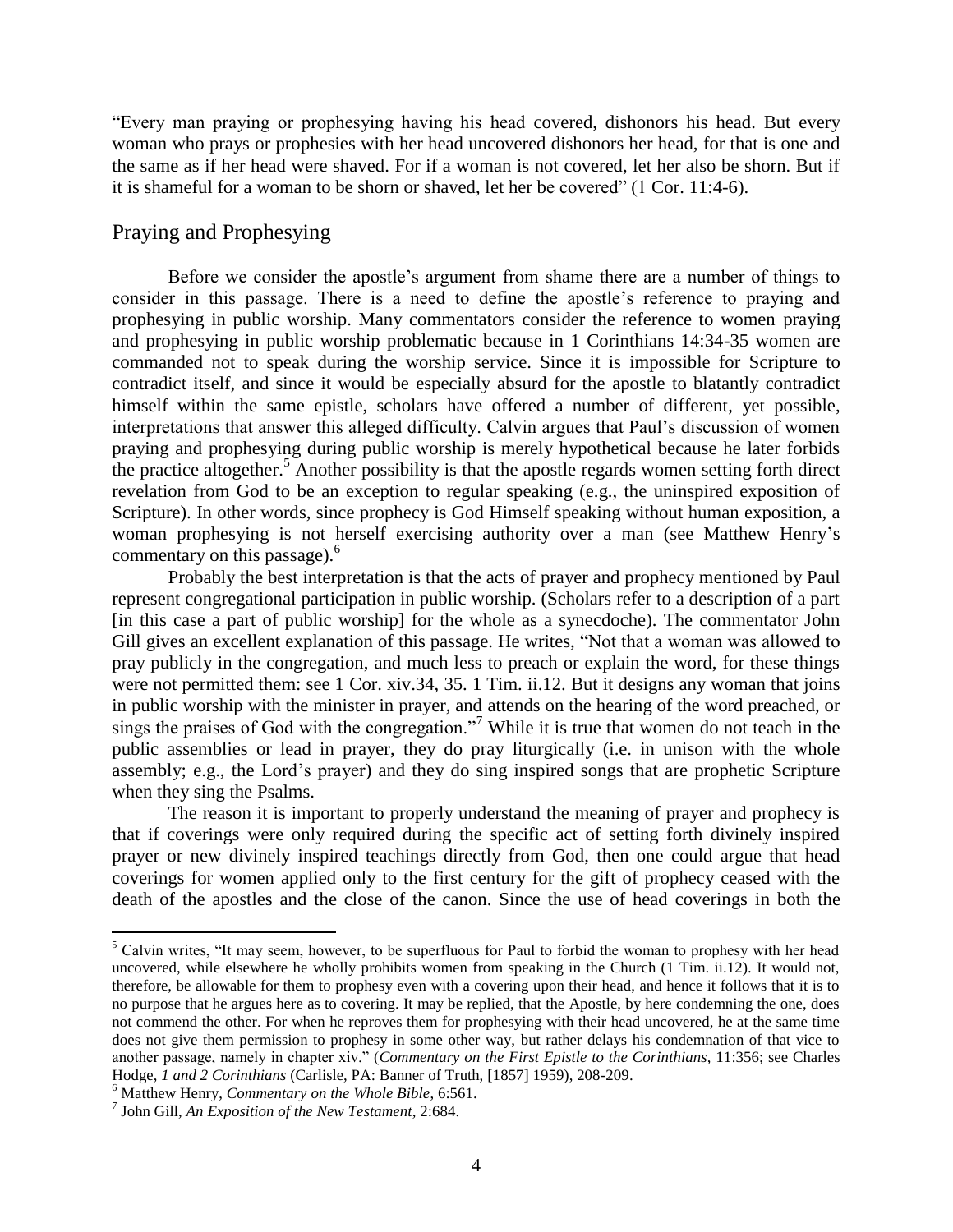Eastern and Western church was universal in the post apostolic era, it is extremely unlikely that head coverings were used only during the exact time that divinely inspired teaching or prayer was being spoken.

# What is a Head Covering?

 $\overline{a}$ 

What does Paul mean when he says head covering? Does he refer to a piece of cloth (i.e. a veil), which is the traditional interpretation, or does he refer to long hair? There are a number of reasons why the head covering must be interpreted as a piece of cloth or a veil. First, words and phrases that Paul uses to describe the head covering are used in other places in Scripture to describe a fabric head covering over the head. In verse 4 the unusual phrase *kata kephales echon* translated "having his head covered" which literally means "having down the head" is used in the Greek Septuagint to translate Hebrew phrases referring to cloth head coverings. "[A]lthough Paul's idiom is somewhat unusual, it is not without precedent. In Esther 6:12 Haman is said to have 'hurried to his house, mourning and with his head covered' (RSV). The LXX [i.e., the Greek Septuagint] translates this last phrase *kata kephales* (= 'down the head'). So also Plutarch speaks of Scipio the Younger as beginning to walk through Alexandria 'having the *himation* down the head,' meaning that he covered his head with part of his toga so as to be unrecognized by the people. Almost certainly, therefore, by this idiom Paul is referring to an external cloth covering."<sup>8</sup>

The contrast that Paul sets up between men and women in v. 5 is even clearer than v. 4. Here the apostle uses the phrase "having her head uncovered" or literally "unveiled." The Greek word in all its various forms used throughout this section (e.g., v. 5, *akatakalupto*- "unveiled"; v. 6, *ou katakaluptetai*- "is not veiled"; v. 6, *katakaluptestho*- "let her be veiled"; v. 7, *ouk opheilei katakaluptesthai*- "ought not to be veiled"; v. 13, *akatakalupton*- "unveiled") clearly refers to a cloth covering or veil.

This interpretation is supported by the Septuagint (i.e. the Greek translation of the Old Testament completed in 247 B. C.), which used the various forms of *katakalupte* to describe a fabric of cloth covering. In Geneses 38:4-15 the same word (*ekalupisato*, *katekalupato*) is used to describe Tamar covering herself with a veil. It is obvious that it does not refer to a hair covering. In Isaiah 47:2-3 we read, "Take the millstones and grind meal. Remove your veil (*apokilupsai to katakalumma*), take off the skirt (*anakalupsai tas polias*).... Your nakedness shall be uncovered (*anakaluphthesetai*)." Once again the covering is cloth or fabric.

The word *akaluptos* or covering is derived from the word *kalumna*, which means a veil. The word *kalumna* is used eighteen times in the Greek translation of the Old Testament (i.e. the Septuagint; Ex. 26:14; 27:16; 34:33, 34, 35; 39:20; 40:5; Num. 3:25; 4:8, 10, 11, 12, 14 twice, 31; 1 Chron. 17:5). Every time this word occurs in both the Old and New Testament (e.g., Col. 3:13, 14, 15, 16) it always refers to a fabric veil. It is never used to describe the hair. Consequently, unless the immediate context refers to the hair specifically, we should always regard *kalumna* (or one of its derivatives) as referring to a fabric veil worn on top of the hair.

Second, the covering of a man's head is associated with shame by the apostle Paul. The background of this assertion is the Old Testament where, in times of sorrow or when men experienced shame, they covered their heads with a cloth covering. In 2 Samuel 15:30 we read, "So David went up by the Ascent of the Mount of Olives, and wept as he went up; and he had his

<sup>8</sup> Gordon Fee, *The First Epistle to the Corinthians* (Grand Rapids: Eerdmans, 1987), 506-507.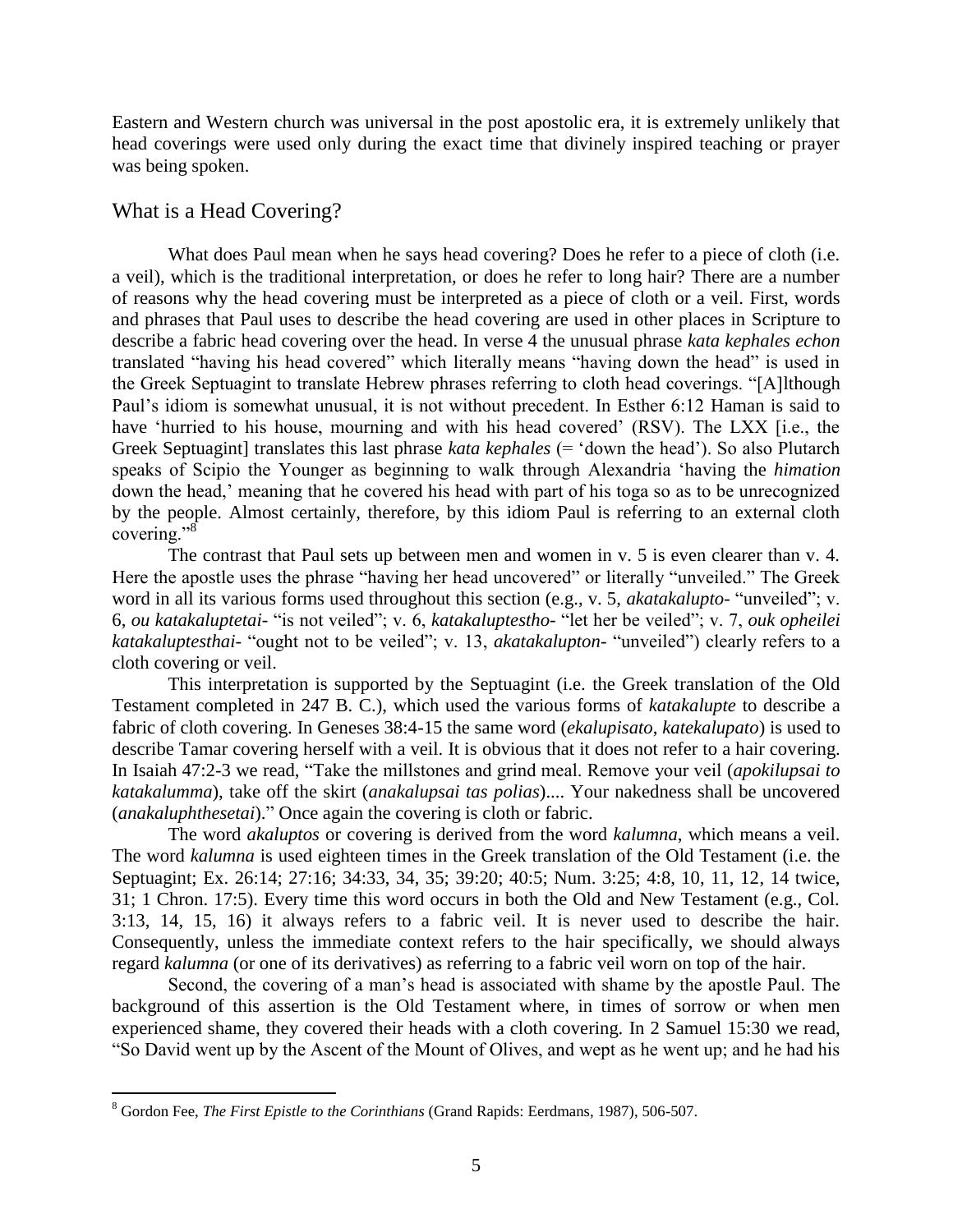head covered and went barefoot. And all the people who were with him covered their heads and went up, weeping as they went up" (cf. Esther 6:12). "Another instance of the Hebrew word is in Jeremiah 14: 3-4, when men are ashamed and confounded, and covered their heads, because of a dearth [of rain] brought by God's judgment. The only other Old Testament occurrence of this word in the grammatical *Qal* stem is in Ester 7:8; it would seem that in each of these Old Testament events an external cloth covering is what is in view."<sup>9</sup>

Third, the idea that the covering refers to hair and not a cloth veil is rendered impossible by Paul's comparison between being uncovered and having short, mannish hair. In verse 5 the apostle says that being uncovered is bad because it is shameful like having short hair (i.e., shorn or shaven). It would be absurd to say that it is wrong or shameful for a woman to have short hair in public worship because having short hair is like having short hair. Note further what the apostle says in verse 6: "For if a woman is not covered, let her also be shorn." Would it make sense for Paul to say, "If a woman has short hair, then let her also have short hair"? No, not at all! The apostle is saying that if a woman is going to appear in church without a veil or cloth covering (which is shameful), then she might as well cut her hair short like a slave or lesbian. The apostle's analogy only makes sense if he is comparing one shameful activity to another shameful act. If both activities are identical, then the whole analogy is nonsense. Some Christians have attempted to circumvent this analogy by defining shorn and shaven in two different manners: one meaning short hair, while the other pointing to a bald head. This argument falls to the ground when we observe the fact that Paul uses the terms as synonyms in verse 6: "shorn or shaved." The covering can only refer to a cloth or veil; hair simply does not and cannot work in this context.

Fourth, in verse seven Paul says that man is not to be covered because "he is the image and glory of God; but the woman is the glory of man." Thus, the woman must be covered. Only God's glory is to be uncovered during the service. In verse 15 we are told that a woman's long hair is her glory. Since only God's glory is to be uncovered during public worship, the woman's glory must be covered. "The hair of a woman cannot be both the glory *and* that which covers the glory! Nothing can be both 'A' and 'non-A' at the same time and in the same way. Paul taught us that the object which is the glory cannot also cover the glory! And he taught us that only God's glory is to be seen in the worship service."<sup>10</sup> Obviously then, the woman's glory (i.e. her long hair) must be covered with a cloth fabric of some kind.

# Is It Hair?

There is one common objection to all the proceeding arguments. It usually takes the form of a question. Doesn't Paul explicitly say in verse 15 that her hair is given to "her for a covering"? In other words, why should a woman wear a veil for a covering when Paul says that long hair is her covering? There are a number of reasons why long hair could not be the covering that Paul requires throughout this chapter. As noted, the meaning of the word for covering used in verses 4, 5, 6, 7 and 13 clearly refers to a cloth covering or veil in Scripture. Interestingly, when the apostle refers to long hair as a covering he uses a completely different Greek word (*paribolain*) in order to distinguish one type of head covering from another. It is noteworthy that when Paul refers to a cloth veil in this chapter he always uses a different form of *kalumna*

 $\overline{a}$ <sup>9</sup> Sherman Isbell, *Authority and the Woman's Head: Notes on 1 Corinthians 11:2-16* (1995), unpublished paper.

<sup>10</sup> Richard Bacon, *Paul's Discourse on the Use of Head coverings in Public Worship: An Exposition of 1 Corinthians 11:2-16* (First Presbyterian Church of Rowlett, TX: 1997), Internet article.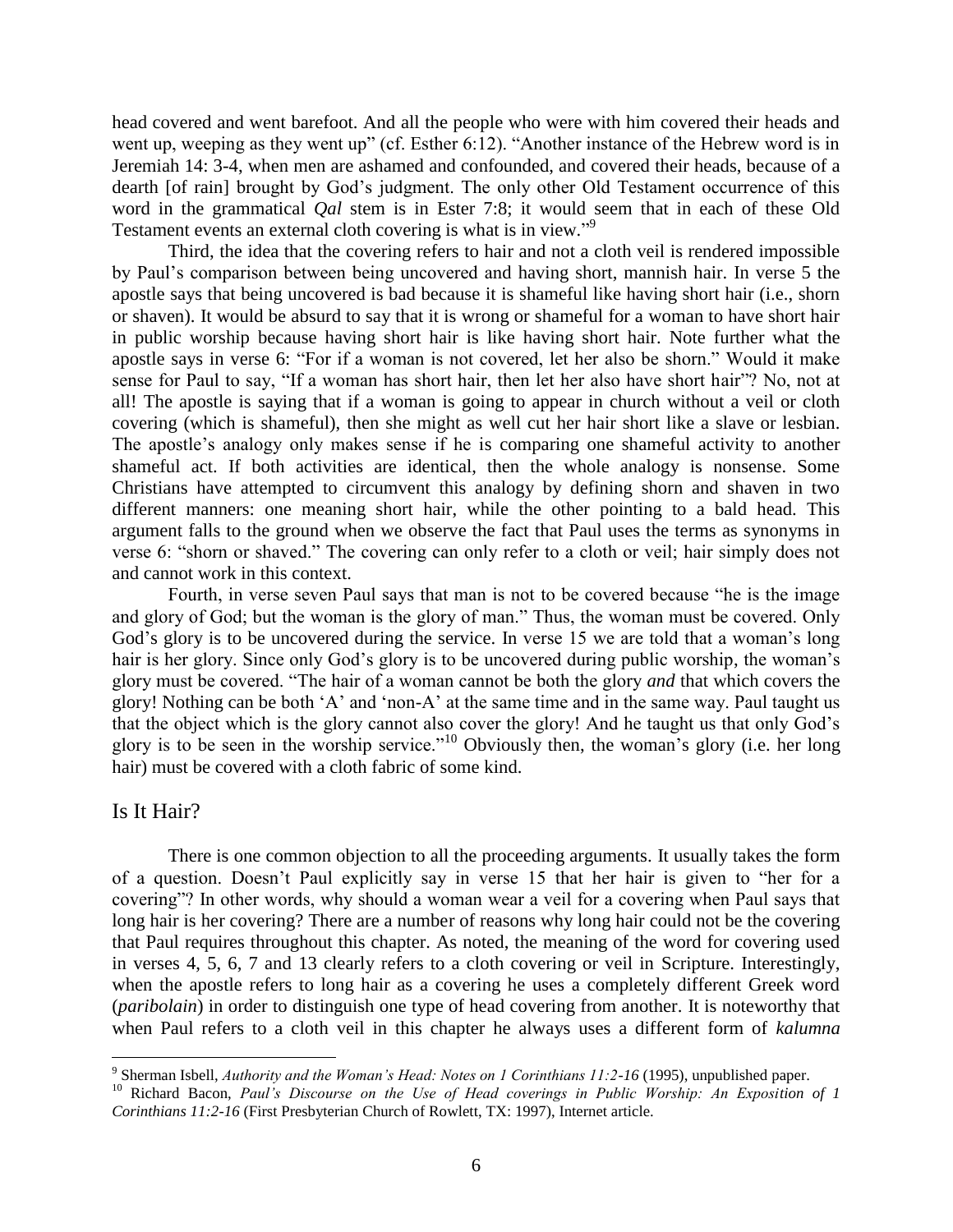(*katakalupto*, *akatakaluptos*, *akatakalupto*), but as soon as he discusses hair as a covering he introduces a completely unrelated Greek word (peribolaion). Paul is making a clear distinction between these two types of coverings that unfortunately is lost in translation. The apostle does not want us to confuse the covering of hair for the covering of cloth (the veil). Further, (as noted) if long hair is substituted for a cloth covering in verses 5 and 6, the passages make no sense whatsoever (e.g., "If your hair is cut short, then let it be cut short"). If Paul's main concern in chapter 11 is to teach women that they must come to the worship service with long hair then why not simply teach on the necessity of women having long hair *all the time* as a law of nature. There would be no reason to have a separate discussion about long hair in public worship because a woman's hair is not something that can be removed and replaced in a moment when one desires. Also, the idea that the head covering is long hair would require one to interpret the head covering in reference to men in verse 4 as long hair, which is extremely unlikely.

Paul's reference to long hair as a natural covering comes in a series of reasons for the use of a cloth covering in public worship. The argument for long hair takes one of Paul's *sub-points* for the use of a cloth veil and makes it the main proposition of the whole section. If Paul's only and main concern was simply that women keep their hair long while men keep their hair short, then why not begin the discussion with this point? Also, why would Paul use a word for a cloth covering throughout his argument and then use a different Greek word in verse 15 if he was only concerned about hair styles? One of the greatest problems for the long hair argument is that short lesbian-like hair on women and long effeminate styles on men is not simply a problem for public worship, but is also a clear violation of God's law relating to maintaining the God ordained difference between the sexes. If women were trying to look like men, which was common lesbian behavior in the Greco-Roman world, Paul would have dealt with this perverse behavior in his section on sexual immorality and would not have treated the matter as something only improper in public worship.

Obviously then, the apostle is pointing to nature (or the natural order) where a woman's long hair is a natural covering as supporting evidence for the use of a cloth covering in public worship. "The implication is that as *nature* has provided women with a head-dress of hair, she is intended, not, of course, to consider this as a substitute for further covering, but to wear a headdress when she is praying to God in the company of men, nature being regarded as supplying the norm even for such attire." $\frac{1}{11}$  John Murray writes,

"The Greek of verse 15 is surely the Greek of equivalence as used quite often in the New Testament, and this would justify the rendering, 'her hair is given her for a covering.'" The covering of long hair provided by nature (verse 15) "does not interfere with the demand for the additional covering contemplated in verses 5, 6, 13," and indeed Paul appeals to it in support of the artificial covering. Bruce Waltke observes, "The presupposition is used here nearer to its original meaning of 'over against.' Her long hair stands 'over against' and 'corresponds to' the covering desiderated for the public assembly." The natural covering in verse 15 "asks for" the worship covering of verses 4- 7.

The point is that verses 5, 6 and 13 contemplate an artificial covering which is to be put on for the worship assemblies of the church, while verses 14 and 15 "adduce a consideration from the order of nature in support of that which is enjoined earlier in the passage, but is not itself tantamount to it. In other words, the long hair is an indication from 'nature' of the

<sup>11</sup> James Moffat, *The First Epistle of Paul to the Corinthians* (London: Hadder and Stoughton, 1938), 154.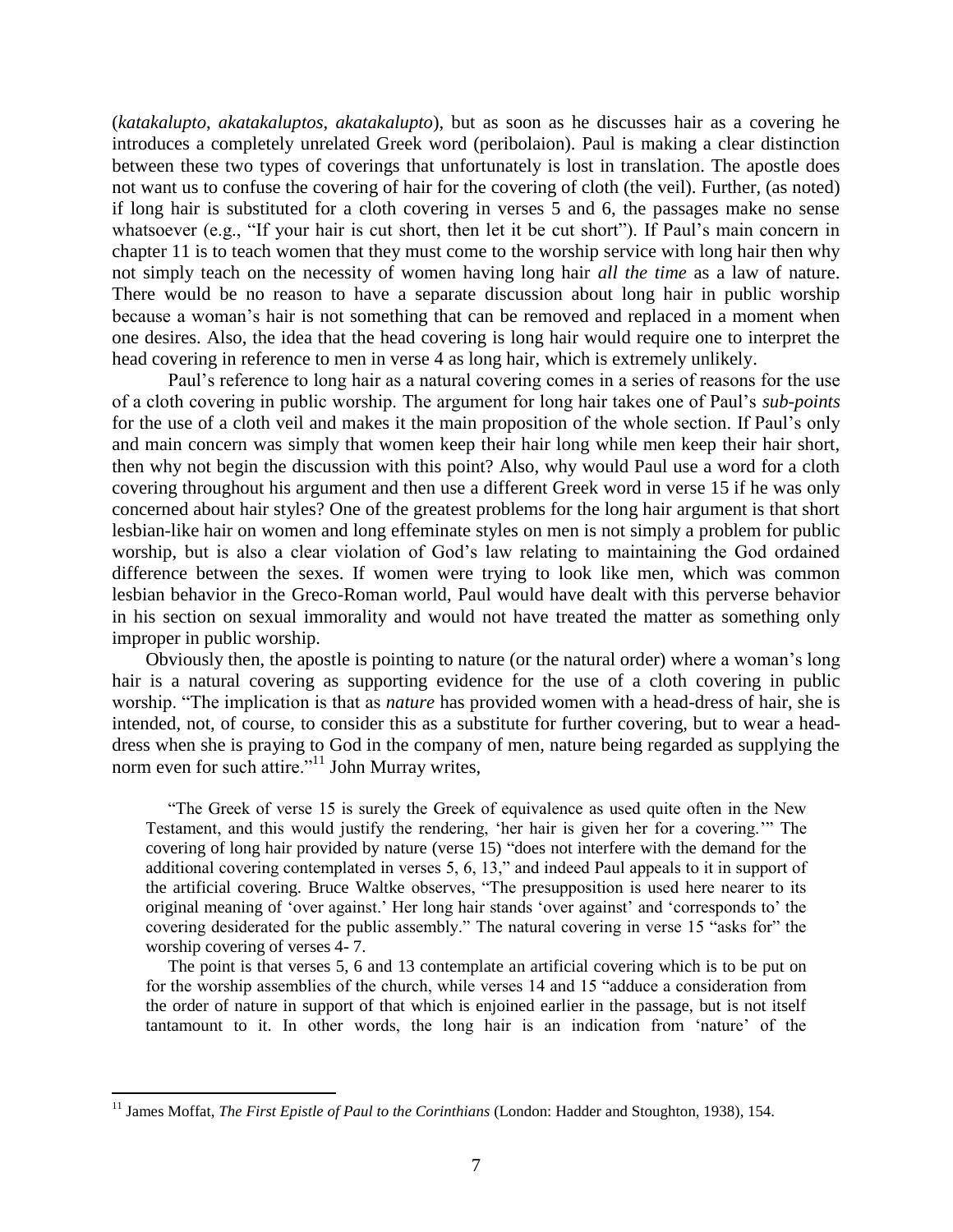differentiation between men and women, and so the head covering required in verses 5, 6, 13, is in line with what 'nature' teaches."<sup>12</sup>

The Greek scholar Buchsel has noted that the preposition *anti* which has the basic meaning of "over against" or "in place of" can refer to "a mere equivalent in estimation...or similarity." He cites 1 Corinthians 11:15 as an example of similarity.<sup>13</sup> In other words, Paul is not saying that a woman's long hair is the head covering that he is arguing in favor of in the worship service, but rather that it is similar to the cloth covering. Nature points to the use of a cloth covering in public worship. Godet writes, "It has been objected, not without a touch of irony, that for the very reason that nature has endowed woman with such a covering, she does not need to add a second and artificial one (Holsten). But this is to mistake the real bearing of the apostle's argument. All is spiritual in his view. He means that nature, by constituting as it has done each of the two sexes, has given both to understand the manner in which they will fulfill their destiny; for man, it will be public and independent action; for woman, life in domestic retirement and silence. Whoever has the least appreciation of the things of nature, will recognize the profound truth of this symbolism.... Women's physical constitution is a revelation of the Creator's will regarding her. Not to conform to this indication, is not merely to offend social propriety, it is to transgress the will of the Creator."<sup>14</sup>

Regarding the argument in favor of long hair as a covering, one more thing needs to be noted. It has been the experience of this author that virtually everyone (pastors, elders, Sessions, individuals) who argues for long hair as a covering in public worship, does not require women to have long hair. Why is this fact important? It is important because it reveals that, at least for many people, the long hair argument is little more than an excuse to avoid the real sign of submission—a cloth head covering. Many avoid this charge by arguing that the apostle's main concern in this section of Scripture is to teach believers that hairstyles must be different for men and women. In other words, the length is relative. Women's hair must be at least a little longer or at least a different, more feminine style than men's. If this assertion is the apostle's point, then (as noted) why bring it up in a discussion regarding proper attire or decorum during public worship? Are we to believe that a reversal of sexual roles regarding appearance is permitted outside the worship service? Unfortunately, most of the pastors who exegete this section of Scripture today are more interested in justifying current practice than carefully determining the meaning of the text. Pastors who preach sermons that offend a large number of the feministinfluenced women in the church usually suffer some form of persecution.

#### Dishonoring Your Head

 $\overline{a}$ 

Paul says that a man with a head covering in public worship dishonors his head and a woman without a head covering dishonors her head. What does it mean to dishonor his or her head? There are basically three interpretations of this statement. The first interpretation regards the term "head" metaphorically. Therefore, the man dishonors his head, Jesus Christ, while the woman dishonors her head, the man (i.e. her husband, or father, or for widows the elders, etc.).

 $12$  John Murray, "The Use of Head Coverings in the Worship of God," A personal letter written on November 16, 1973, published in *Presbyterian Reformed Magazine*, Winter 1992.

<sup>&</sup>lt;sup>13</sup> Buchsel, "anti" in Gerhard Kittel, ed., *Theological Dictionary of the New Testament* (Grand Rapids: Eerdmans, 1964), 1:372.

<sup>&</sup>lt;sup>14</sup> Frederic Louis Godet, *Commentary on First Corinthians* (Grand Rapids: Kregel [1889] 1977), 557- 558.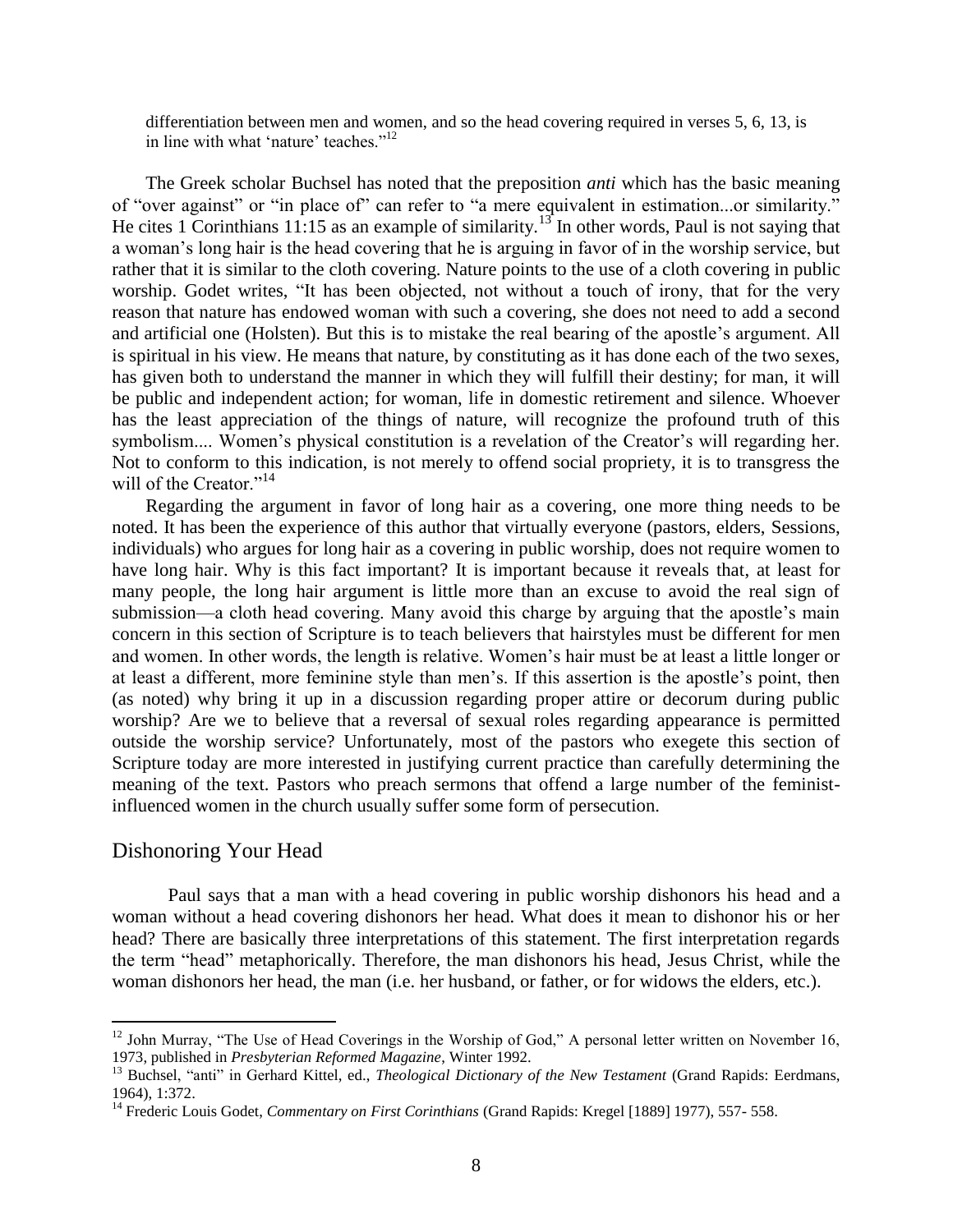In support of this interpretation Fee writes,

The "head" that would be shamed is man's metaphorical "head," Christ. Several things make that clear: (1) The asyndeton (no joining particle of conjunction) gives the sentence the closest possible tie to v. 3; (2) Paul uses the personal pronoun "his" rather than the reflexive "his own"; (3) to refer to himself in this way compounds metaphorical usages without warning; (4) otherwise the preceding theological statement has no place in the argument whatever. Therefore, Paul is asserting that if the man were to "have down the head" when praying/prophesying, he would bring shame to Christ in some way, or at least to the relationship established by Christ's being "head."<sup>15</sup>

The second interpretation regards the term "head" literally. That is, a man who wears a head covering dishonors himself; a woman who does not cover her head dishonors herself. Charles Hodge prefers this interpretation:

1. Because, in the immediately preceding clause the word is used literally, "If he cover his head, he dishonours his head." 2. Because, in v. 5, the woman who goes unveiled is said to dishonor *her own* head, i.e. as what follows shows, *herself*, and not her husband. 3. It is more obviously true that a man who acts inconsistently with his station disgraces himself, than that he disgraces him who placed him in that station. A commanding military officer, who appears at the head of his troops in the dress of a common soldier, instead of his official dress, might more properly be said to dishonour himself than his sovereign. For a freeman to appear in the distinguishing dress of a slave, was a disgrace. So the apostle says, for a man to appear with the conventional sign of subjection on his head, disgraced himself. If the man be intended to represent the dominion of God, he must act accordingly, and not appear in the dress of a woman. $16$ 

The third view combines the previous views into one. In other words, Paul purposely uses the somewhat ambiguous term "head" (i.e. ambiguous in this context) because he wants the people at Corinth to understand that not only does a violation of proper attire in public worship bring dishonor or shame upon oneself, but also is a dishonorable act toward one's authoritative head; that is, the one in authority over the man or the women. A man who wears a head covering in public worship shames himself by appearing in the assembly in the attire of a woman and brings dishonor to Christ by covering God's glory. The woman shames herself by appearing as a man and also dishonors her husband by appearing in a manner that is a usurpation of his authority. "The unveiled woman dishonors her head, because that is the part in which the indecency is manifested. Also by claiming equality with the other sex she disgraces the head of her own sex."<sup>17</sup> The third view is the most likely given the fact that immediately before verses 4 and 5, "head" clearly refers to the one who has authority over the man or woman. But, immediately following verses 4 and 5, it is obvious that a woman without a covering brings shame upon herself for it is the same as being "shorn or shaved." A woman who does not wear a head covering shames herself by appearing in a shameful manner and she brings dishonor to her husband by usurping his authority.

<sup>15</sup> Gordon D. Fee, *The First Epistle to the First Epistle to the Corinthians*, 506.

<sup>&</sup>lt;sup>16</sup> Charles Hodge, *1 and 2 Corinthians* (Carlisle, PA: Banner of Truth, [1857] 1958), 208.

<sup>&</sup>lt;sup>17</sup> Archibald Robertson and Alfred Plummer, *First Epistle on St. Paul to the Corinthians* (Edinburgh: T&T Clark, [1911] 1978), 230.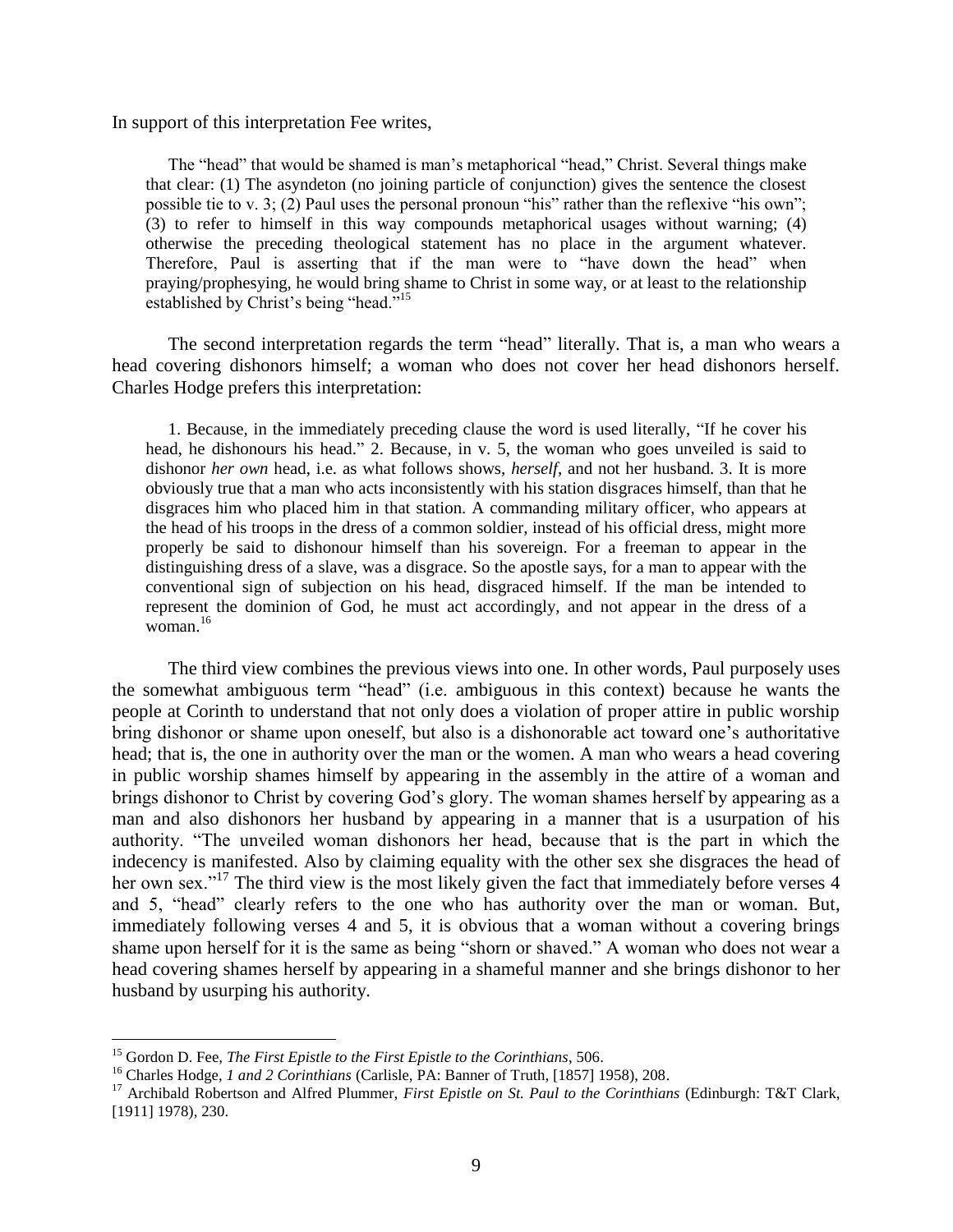### Shorn or Shaved

Paul's argument for a cloth covering for women in verses 5 and 6 is dependent upon a comparison between being unveiled in worship and having the head shorn or shaved. (The term "shorn" [*keoro,* to shear as sheep] refers to cutting the hair short with clippers. The word shaven [*churasthai*] refers to a hair cut by a razor. The point of both words is the same: the woman takes on the appearance of a man). This argument raises the question: what is shameful about a woman having short hair? Although it is fairly common to hear sermons where short hair or a shaved head is considered the mark of prostitutes in Corinth, there is no contemporary literary or archeological evidence to support this interpretation.<sup>18</sup> In the Scriptures as well as ancient and modern societies (at least until very recent times), the shorn or shaved head represents shame or disgrace. In Isaiah 7:20 shaving off the hair is used to describe destruction in a very disgraceful manner. Young writes, "No insult could be greater than this. A shorn, disgraced, devastated theocracy..."<sup>19</sup> A very common practice among ancient nations was to shear the hair of conquered peoples. The shaved or shorn head was a sign of shame and humiliation. Slave women often had their heads shaved.<sup>20</sup> (Keep in mind that in the ancient world most slaves were obtained as one nation conquered another.) In both the Greek and Roman cultures of Paul's day, the "masculine" or dominant partner in a lesbian relationship often had short hair like a man. This perverse practice is still common among lesbians in our day.<sup>21</sup>

In both Middle Eastern and European cultures, the shearing of a woman's hair is also associated with adultery. Vincent writes,

Among the Jews a woman convicted of adultery had her hair shorn, with the formula: "Because thou hast departed from the manner of the daughter of Israel, who go with their head covered, therefore that has befallen thee which thou hast chosen." According to Tacitus, among the Germans an adulteress was driven from her husband's house with her head shaved; and the Justinian code prescribed this penalty for an adulteress, whom, at the expiration of two years, her husband refused to receive again.<sup>22</sup>

During World War II, French women who were discovered to have had a relationship with German soldiers had their heads shaved to bring shame and disgrace upon them for their unseemly behavior. Regarding the Greeks Moffat adds, "This was a well-known reproach for Greek woman. One of Menander's comedies was on the outrage done to a girl by a jealous lover who cut her hair short, and the scene was laid at Corinth; a *shaven* woman was *disgraced*, even if her head was shaved or cropped against her will, and much more so if she cut her own hair short, by way of aping men." $^{23}$ 

It is important to emphasize that although the shearing or shaving of a woman's hair has been viewed as something humiliating, that brings shame upon the woman in virtually every culture throughout history, the apostle's point is not based on culture or custom. Short hair on a woman is shameful because it violates God's natural order. This assertion is evident by the apostle's immediately prior statement regarding God's ordained order of authority (v. 3) as well

<sup>18</sup> See Gordon D. Fee, *The First Epistle to the Corinthians*, 511.

<sup>19</sup> Edward J. Young, *The Book of Isaiah* (Grand Rapids: Eerdmans, 1965), 1:298.

<sup>20</sup> See A. T. Robertson, *Word Picture in the New Testament* (Grand Rapids: Baker, 1951), 4:160.

<sup>&</sup>lt;sup>21</sup> Fee, 511, footnotes 80 and 81.

<sup>&</sup>lt;sup>22</sup> Marvin, R. Vincent, *Word Studies in the New Testament* (Grand Rapids: Eerdmans, [1887] 1946), 3: 247.

<sup>23</sup> Moffat, 151.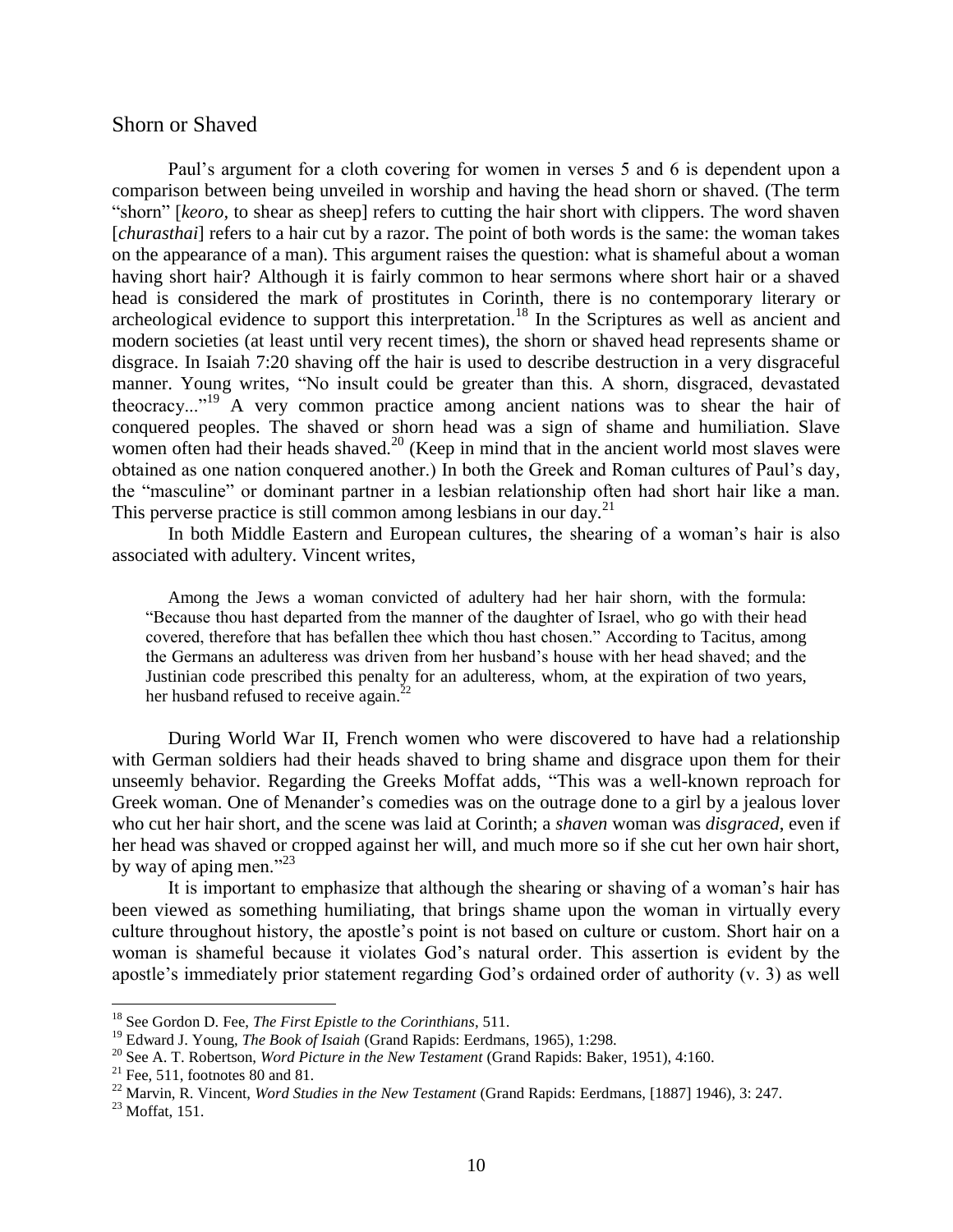as other supporting arguments based on the priority in creation (v. 8-9) and verses 14-15 where it is asserted that short hair on a woman is against nature. When God created Adam (man) and Eve (woman), He distinguished them one from another in a number of ways. Long hair on women and short hair on men is one such natural distinction. (This point will be discussed at length when we consider 1 Cor. 11: 14-15). This distinction is also to be reflected in people's attire after the fall. Jehovah says that it is an "abomination" for women to dress like men and vice versa. (Deuteronomy 22:5 reads, "A woman shall not wear anything that pertains to a man, nor shall a man put on a woman's garment, for all who do so are an abomination to the LORD your God.")

# Let Her Be Shorn

After stating the fact that a woman who attends public worship without a head covering shames her head because the uncovered head is just as shameful as being shaved, Paul drives his point home with two conditional sentences that say essentially the same thing from two different perspectives. First, he says that if a woman refuses to wear a head covering, then let her cut off all her hair. In other words if she is not going to wear a head covering which is shameful, then let her be consistent and thus be even more shameful by cutting her hair off to look like a man. To paraphrase: "If you are willing to shame yourself by refusing to wear the sign of submission which is proper, then make your rebellion and the shame that goes with it explicit, obvious and even more shocking by appearing in church like a man."

Then, Paul turns the argument around with another conditional sentence. If it is shameful for a woman to have her hair cut off (i.e. "shorn" or "shaved") which it most certainly is, then let her wear a head covering. Note that at the end of verse 6 the apostle issues the imperative or command: "let her hair be covered." The use of the imperative form means that Paul is not merely offering friendly advice or offering a suggestion regarding a voluntary matter. The apostle under divine inspiration *orders* women to wear a cloth head covering in public worship. We may not like what Paul has to say. It may not fit in our modern "liberated" culture where women often want to look and act like men. It may not be popular in modern evangelical and Reformed churches, which sadly are often influenced by our degenerate heathen culture. The thing that matters is that God has made His will known to us regarding this issue in His authoritative Word. Therefore, we must submit to it whether we want to or not; whether it is popular or not. It is an issue of divine command. When Paul comes to the end of the section that addresses abuses in public worship (including the issue of head coverings, chapters 11-14) he underlines his teachings by reminding the Corinthians of his apostolic authority. He writes, "If anyone thinks himself to be a prophet or spiritual, let him acknowledge that the things which I write to you are the commandments of the Lord" (1 Corinthians 14:37). "The continued influence of Christ by the Spirit over the minds of his apostles, which is a divine prerogative, is here assumed or asserted."<sup>24</sup>

The apostle's whole argument thus far is rooted upon the way God intended things to be in creation. The argument from God's ordained order of authority and nature should not be construed as and logically cannot be an argument from culture or custom.

<sup>24</sup> Charles Hodge, *1 and 2 Corinthians*, 307.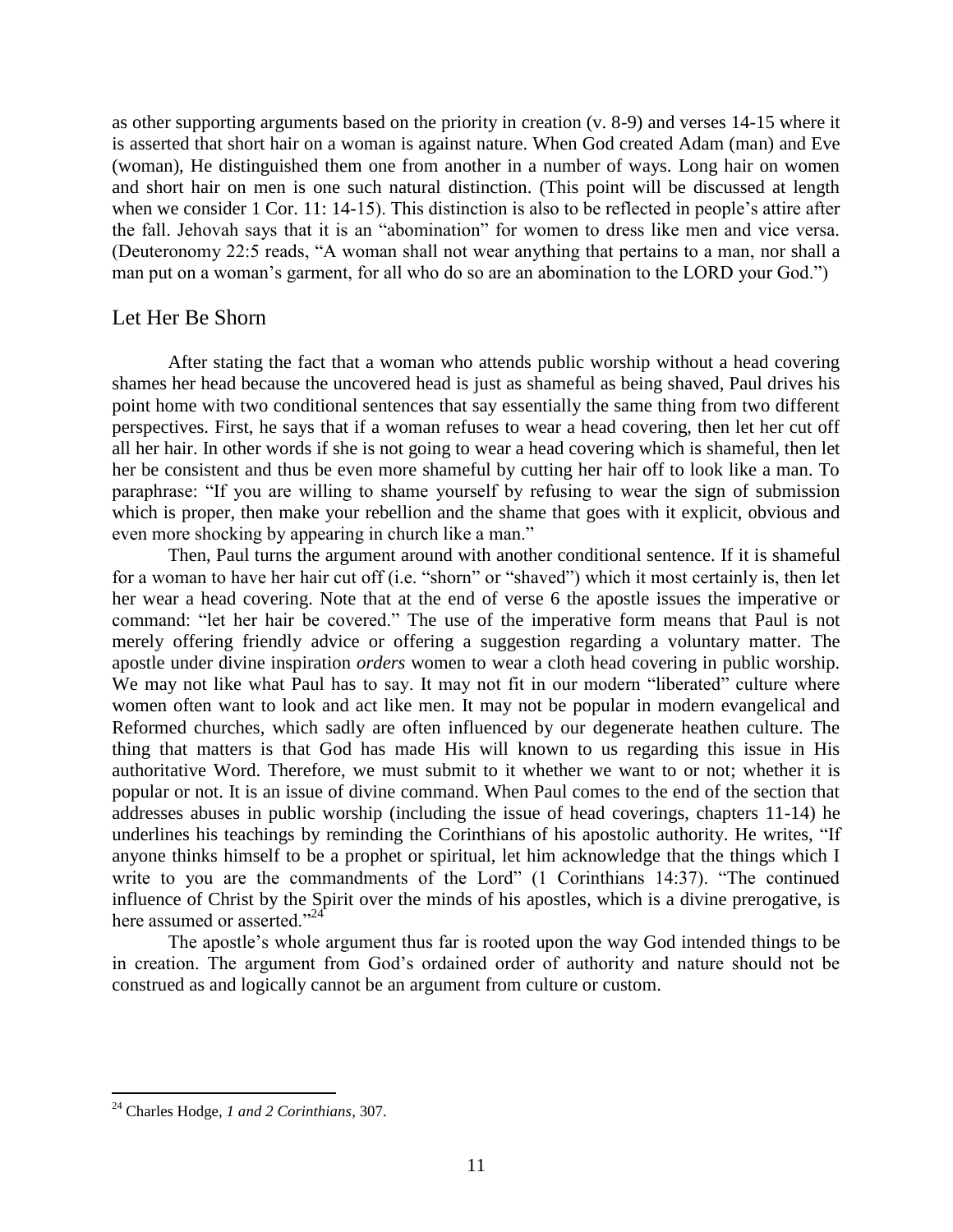## The Glory of Man

The apostle's main argument is based on man and woman's position in creation as it relates to glory. 1 Corinthians 11:7 reads, "For man indeed ought not to cover his head, since he is the image and glory of God; but woman is the glory of man." Paul says that man is morally obligated not to cover his head because he is the image and glory of God. "The verb *opheilei* [ought], which appears again in v.10, usually carries moral overtones, this is something that should, or should not be, done."<sup>25</sup> On the other hand, the woman is obligated to wear a head covering because she is the glory of man.<sup>26</sup>

This statement raises the question: what does Paul mean by "image" and "glory"? The apostle is clearly referring back to the creation account in Genesis (see Gen. 1:26-28; 2:18-24). In the creation account, Genesis 1:27, both man and woman are referred to as the image of God. Both bore the likeness of their Creator; both were created with knowledge, righteousness and holiness. Yet there is a difference between the man and the woman. Man is said to image God in a unique manner that the woman does not. Man is God's glory in a sense that the woman is not. How does the Bible set man apart from woman? The answer to this question is the key to understanding Paul's point. The major difference between man and woman respects man's ordained role in taking dominion over the earth. The man images God in a different manner than woman because the man has the leadership role in the family, the church and the state. The woman has been placed by God in a subordinate role, a role of submission to the man. These different roles are illustrated in the creation account (Gen. 2: 18-24) where Adam is made directly from the dust of the ground and Eve is created through the man (Paul will even elaborate on this observation in vs. 8-9: from God to the man, from man to the woman).

The term "glory" is not mentioned in the Genesis account. However, Paul's use of this term in this context is not difficult to discern. How is man God's glory? Man is God's glory not only because he is the crown of God's creation, but also because he reflects Jehovah's divine majesty, kingship or sovereignty as no other creature does. God created man directly from the dust to rule over all creation. As the covenant head he has the *direct* responsibility of leadership, of pursuing the dominion mandate, of directing the covenantal spheres of life (e.g., the family, the church, the state). Man is reflective of God's attribute of sovereignty in a special way. Therefore, according to Paul's inspired teaching, if a man covers his head in public worship, he is symbolically denying his special place as God's image and glory. Therefore, it is wrong for a man to cover his head. "Because of this high dignity Paul feels it right that there should be no sign of subordination about man when he worships"<sup>27</sup>

The woman, on the other hand, is man's glory. She was taken out of man to be a helper suitable to him. She is his special assistant in the task of Godly dominion. She does not reflect God's glory as a ruler, but rather reflects the man's glory as a sovereign for she serves under his authority. "She receives and reveals what there is of majesty in him. She always assumes his station; becomes a queen if he is a king, and manifests to others the wealth and honour which may belong to her husband"<sup>28</sup> Therefore, a woman must worship with her head covered.

<sup>25</sup> Gordon D. Fee, *The First Epistle to the Corinthians,* 514, footnote 8.

<sup>&</sup>lt;sup>26</sup> In verse 7 Paul uses a figure of speech (an ellipsis) whereby the obligation of the woman in 7b is purposely left out because it is already implied as the opposite of what is obligated to do in worship.

<sup>27</sup> Leon Morris, *The First Epistle of Paul to the Corinthians* (Grand Rapids: Eerdmans, 1958), 153.

<sup>28</sup> Charles Hodge, *1 and 2 Corinthians*, 210.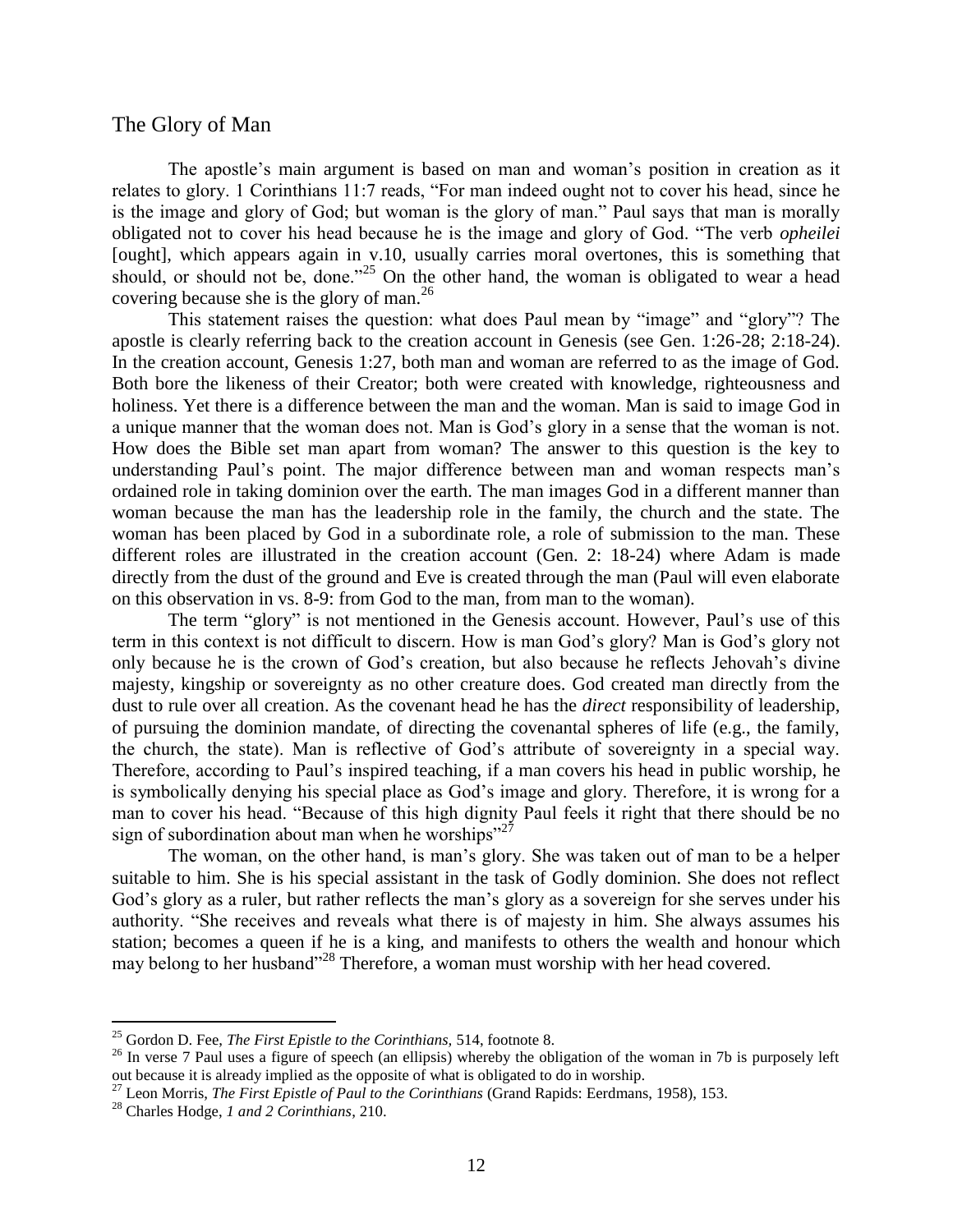While all of this may seem a bit esoteric to modern minds which have been conditioned to an extent by our perverse culture that rejects the God ordained authority structure, it really is a simple and beautiful argument. In public worship God's glory is not to be covered. The Christian man who has been redeemed by Christ and thus restored to his proper position as a dominion man in Christ should reflect God's glory publicly during worship. The Christian woman is to exhibit her faith in Christ and her restoration to her God-given task under her husband by covering her head during public worship. God's glory is to be on display during worship, while the man's glory is covered. Paul's argument here makes it abundantly clear that the head covering issue is not simply a matter of culture or custom. The uncovered head of the man and the covered head of the woman reflect the horizontal relationship of man and woman established at creation and the vertical relationship between redeemed man and woman and God during public worship. The restoration of man and woman's relationship to creation, each other and God is on display in Christian assemblies. It is something that the angels of God can observe and learn from.

# Covenant Headship or Creation Ordinance

The apostle supports the preceding argument by noting two historical facts recorded in the account of Adam and Eve's creation. (This verse not only supports Paul's argument regarding glory in verse 7, but also the apostle's beginning statement in verse 3: "the head of the woman is the man".) First, Eve originated from Adam. "Adam was not in any way derived from (*ek*) a woman; he was created directly by God. The opposite is the fact regarding woman. Eve was derived from *(ek)* Adam: bone of my bones and flesh of my flesh'."<sup>29</sup> Paul makes a similar statement regarding the creation of Adam and Eve to prove the subordination of the woman to the man in 1 Timothy 2:12-13. He writes, "And I do not permit a woman to teach or to have authority over a man, but to be in silence. For Adam was formed first, then Eve." The inspired apostle says that God's method of creating Adam and Eve serves a distinct purpose. God was setting forth the creation of Adam and Eve as the archetypes of man and woman for all subsequent generations. Adam was created first because he is the leader, the covenant head of the woman. Eve originated from Adam to be at his side as a helpmeet. Matthew Henry points out that this does not mean that the woman is inferior but that her purpose in life is different: "Yet man being made last of the creatures, as the best and most excellent of all, Eve's being made after Adam, and out of him, puts an honour upon that sex, as the glory of the man, I Cor. xi. 7. If a man is the head, she is the crown, a crown to her husband, the crown of the visible creation. The man was dust refined, but the woman was dust double-refined, one removed further from the earth."<sup>30</sup> The man is created first and is a reflection of the divine glory, while woman is created second, out of the man and thus is reflection of that original reflection.

Second, Paul refers to the purpose of the woman. Eve was created for Adam, as a helpmeet unto him. "[S]he was created on his account, and not he on hers."<sup>31</sup> "She was naturally therefore, made subject unto him, because made for him, for his use, and help, and comfort. And she who was intended to be always in subjection to the man should do nothing in the Christian

<sup>29</sup> R. C. H. Lenski, *The Interpretation of St. Paul's First and Second Epistle to the Corinthians* (Minneapolis, MN: Augsburg Publishing House, 1937), 44.

<sup>30</sup> Matthew Henry, *Commentary on the Whole Bible* (McLean, VA: McDonald Publishing House, n. d.), 1:19.

<sup>31</sup> Charles Hodge, *1 and 2 Corinthians*, 210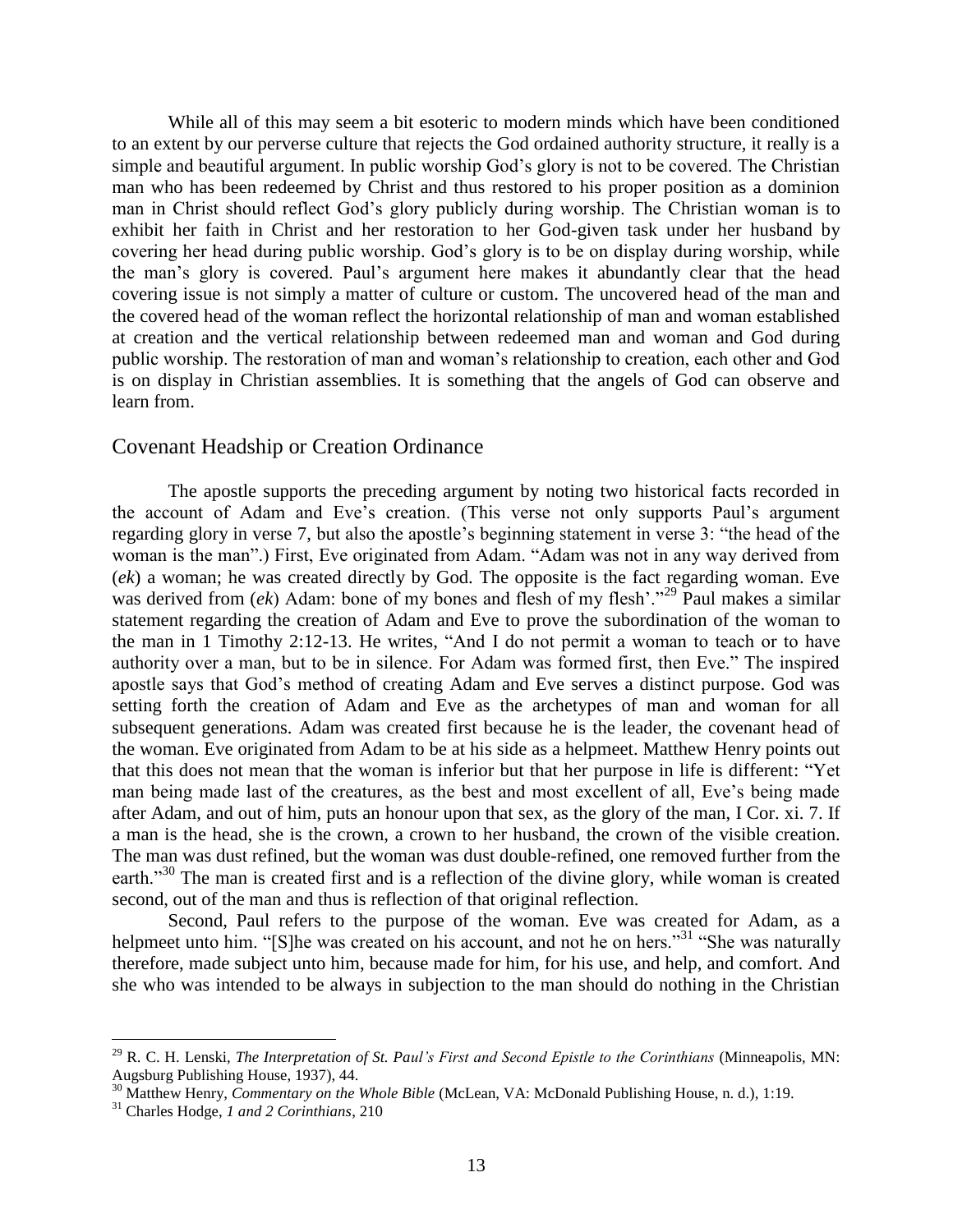assemblies, that looks like an affectation of equality."<sup>32</sup> God could have created Adam and Eve at the same time and in the same manner. But, He created Adam first and then took Eve out of Adam to teach us about covenant headship and authority in marriage. Paul is telling us that man and woman's relationship (where the wife is subordinate to her husband and the woman is the glory of the man) is founded upon a creation ordinance. These realities abide forever and must be reflected in public worship. *The apostle's directives regarding the head covering in connection with public worship are based not on culture or custom, temporary or contemporary conditions or circumstances, but on two facts from the original creation of Adam and Eve.* Therefore, Paul's teaching on head covering cannot be circumvented by an appeal to culture as if Paul was only concerned that Christians not offend the pagan Greek's principles of fashion for woman.

## Because of the Angels

Paul, in verse 10, gives an additional reason for head coverings: "For this reason the woman ought to have a symbol of authority on her head, because of the angels." This verse raises two questions. What does Paul mean by "authority" (Greek, *exousia*—power, authority) and what does the term "angels" refer to? The term power or authority refers to the cloth covering on a woman's head, which is a sign that she is under the authority of her husband. Poole writes, "The thing signified is here put for the sign, as the sign is often put for the thing signified. Thus the ark, which is called, *the ark of God's strength* Psal. cxxxii. 8, is itself called, *his strength* 1 Chron. xvi. 11."<sup>33</sup> The apostle argues that a woman must have a symbol on her head which points to her covenant head's authority. The veil indicates that she joyfully and willingly submits to the authority of the man God has placed over her. She recognizes his headship. Interestingly, it has been this writer's experience that women do indeed understand the symbolism of the head covering. This understanding is usually expressed in hatred and contempt for the sign of submission. The reason for the angry opposition to head coverings is not because women have a natural hatred of hats and veils, but because of their sinful opposition to what the cloth covering represents—the subordination of the woman. We do not find the modern spirit of feminism in godly Rebecca who puts on her veil in the presence of Isaac as a token of subjection (Gen. 24: 65).

The second word that needs to be defined is "angels". There are only two plausible interpretations of this word in this particular context. One possibility is that Paul is using the word to refer to ministers and officers in the church, which are sometimes identified as angels in Scripture (e.g., Rev. 2: 1, 8, 12, 3:1, 7, 14). The best and most common interpretation is that the apostle is referring to the angels of God (i.e. the holy angels) who are ministering spirits for the good of God's elect. The Bible repeatedly affirms that angels are concerned for and active on behalf of Christ's church. Luke tells us (15:7, 10) that the angels in heaven celebrate the conversion of every sinner. Godet says,

[A]ccording to Eph. iii .10, they behold with adoration the infinitely diversified wonders which the Divine Spirit works within the Church; that, according to 1 Tim. v. 21, they are, as well as God and Jesus Christ, witnesses of the ministry of Christ's servants; finally, that, in this very Epistle (iv. 9), they form along with men that intelligent universe which is the spectator of the apostolic struggles and sufferings. Why, then, should they not be invisibly present at the

 $32$  Matthew Henry, 6:562.

<sup>33</sup> Matthew Poole, *A Commentary on the Holy Bible*, (Carlisle, PA: Banner of Truth, 1963 [1685]), 3:578.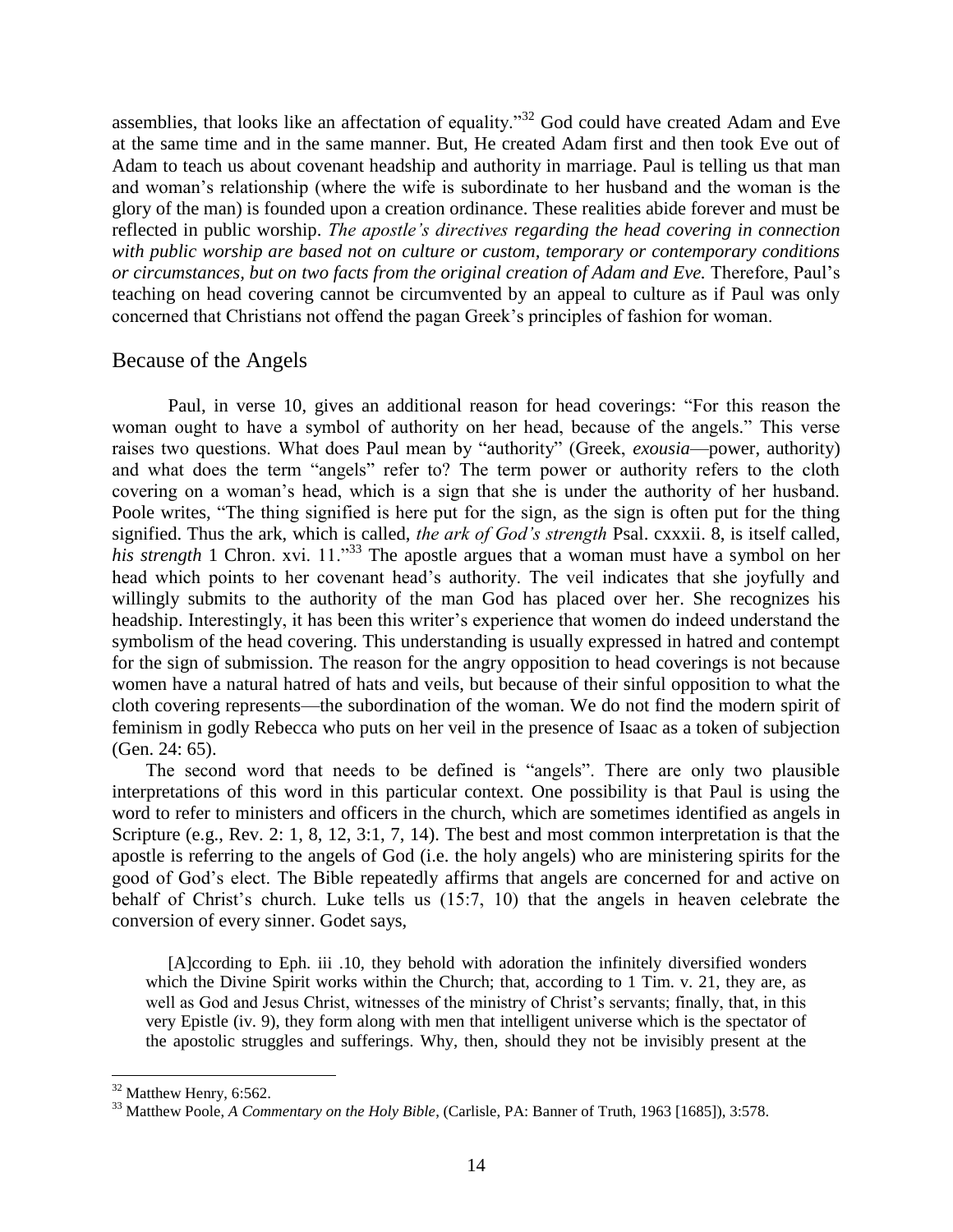worship of the Church in which are wrought so large a number of those works of grace? How could an action contrary to the Divine order, and offending that supreme decorum of which the angels are the perfect representatives, fail to sadden them? And how, finally, could the pain and shame felt by these invisible witnesses fail to spread a sombre shade over the serenity of the worship? In Christ heaven and earth are brought together (John i. 52).<sup>34</sup>

In Isaiah 6:2 we are told that the angels cover or veil themselves as they worship. The angels were also witnesses of God's original creation of the earth (Job 38:7) where the creation ordinance of covenant headship was established. Although Paul does not elaborate on how or why angels would understand that women worshipping without their heads covered is shocking and disorderly, his whole argument presupposes that such is the case. This point raises the question: If the head covering issue was merely a matter of custom or culture would the angel argument make any sense? Are angels offended if women are not fashionable or if women do not act in accordance with Greek or Roman concepts of proper attire? No, of course not! Once again note that Paul is not appealing to cultural norms or temporary considerations.

After going into considerable detail regarding the covenant headship of the man and the subordination of the woman (especially in relation to creation) Paul stops to discuss the mutual dependence between man and woman. He writes, "Nevertheless, neither is man independent of woman, nor woman independent of man, in the Lord. For as woman came from man, even so man also comes through woman; but all things are of God" (vs. 11-12). Why does Paul stop to state the obvious: that the woman came from the man (Adam) and that since creation all men have been born by a woman? After stating that woman is man's glory and created for his sake, the apostle wants to avoid any impression that woman exists as a slave to man or that the woman is inferior to the man. "What Paul has been saying might easily be understood of an undue subordination of women. This is far from his thought. There is a partnership between the sexes and in the Lord neither exists without the other.<sup>35</sup> God has set up the authority structure the way He has not so men can lord it over women, but so they can more effectively serve Christ and fulfill the dominion mandate. "The apostle's single object is to show the true nature and limitations of the subordination of the woman to the man."<sup>36</sup> Given the great abuse that women have suffered at the hands of heathen men and the fact that Christian men must still deal with their sinful natures, Paul's reminder is needed. "The subordination of the wife to her husband is tempered in Christ by the oneness of the spiritual life which they both draw from the Lord."<sup>37</sup>

## An Appeal to Christian Conscience

After noting the mutual dependence of men and women in the Lord, Paul makes an appeal to the Christian conscience. "Judge among yourselves. Is it proper for a woman to pray to God with her head uncovered"(v. 13)? What does the apostle mean by the statement "judge" among yourselves"? Is Paul saying that the head covering issue is a matter of personal opinion or an issue that can be determined by human autonomy? No, not at all! He is appealing to the Christian conscience, which is directed by God's revelation in Scripture and in nature. Paul had just given them Spirit inspired teaching regarding God's ordained order of authority and the

<sup>34</sup> Frederic Louis Godet, *Commentary on First Corinthians,* 553.

<sup>35</sup> Leon Morris, *1 Corinthians*, 155.

<sup>36</sup> Charles Hodge, *1 and 2 Corinthians*, 212.

<sup>37</sup> Godet, 553.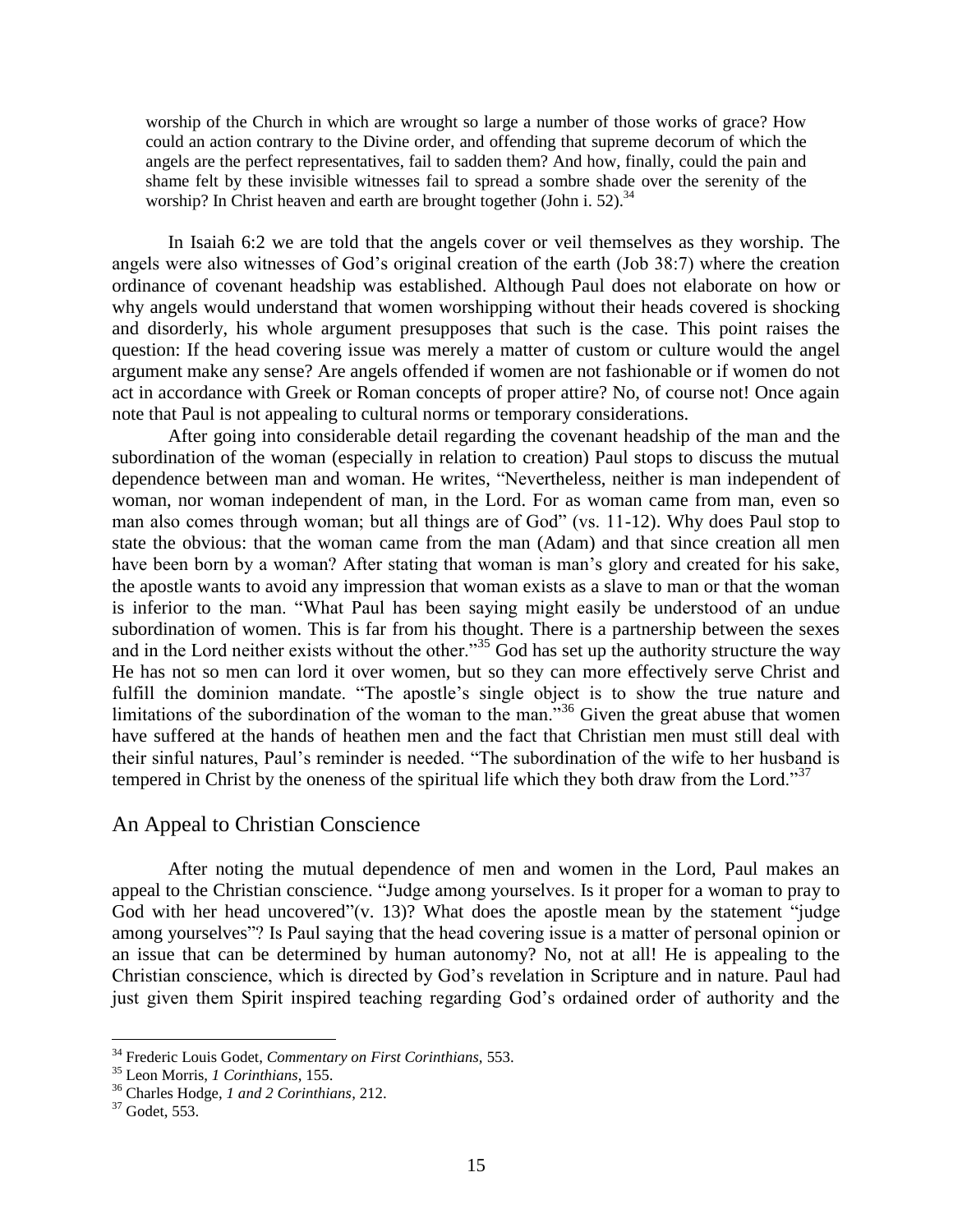constitution of things as created by God. He had made it very clear that the facts of creation (e.g., both the manner in which Adam and Eve were made and the purpose for which they were created) teach that it is wrong for a woman to attend public worship with her head uncovered. The apostle will reinforce the impropriety of woman worshipping without a head covering in the very next verse where he again appeals to nature or the natural order of things as created by God.

That Paul is *not* appealing to the human conscience, as an *independent* standard, is supported by the form of the question itself. The apostle's question is rhetorical and is framed in such a manner that it demands a negative response. Therefore, the apostle is not stopping in the middle of his teaching on head coverings merely to say, "Well, what do *you* think about this?". He is saying, "You know that it is improper, shameful and wrong for a woman to worship in the public assembly with her head uncovered". Paul asks the rhetorical question in order to emphasize the point that everyone whose judgment is submitted to God's Word ought to know this truth.

### Paul's Appeal to the Natural Order

In support of the preceding rhetorical question Paul appeals to nature. He writes, "Does not even nature itself teach you that if a man has long hair it is a dishonor to him? But if a woman has long hair, it is a glory to her; for her hair is given to her for a covering" (vs. 14-15). The central question that arises from Paul's rhetorical question regarding nature is: What is the meaning of the term "nature"? One's understanding of this term will have a profound impact on the relevance of this section of Scripture for today's church. Given the importance of this term we will analyze some of the more common interpretations before presenting what we consider to be the biblical meaning of the term.

A common understanding of the passage is that Paul was following the popular Greek philosophy of his own day, which considered cultural customs as extensions of natural law. There are a number of serious problems with this view.

First, it ignores the fact that Paul not only wrote under divine inspiration, but also that he had condemned human philosophy in another epistle (see Col. 2:2-10, 20-23). Obviously, he had no regard for the opinion of sinful men in determining church ordinances.

Second, this interpretation makes Paul out to be a pragmatist whose main concern in this chapter is *not* the upholding of universal principles that flow from God's created order but, rather, the avoidance of social criticism. In other words the apostle wants public worship to conform to Greek and Roman culture so that the heathen will not be offended. This cultural offense could hinder the spread of the gospel and disturb the peace of the church.

Third, the example that Paul used (men having short hair and women having long hair) was not universally practiced in Paul's own day (this point will be examined in more detail below). Indeed, there has never been a time in history that short hair on men was a *universal* custom. If Paul was in any sense merely accommodating culture then: (1) the universal nature of Paul's argument falls to the ground; (2) one could expect Paul to determine rules regarding head coverings according to the custom of the region (e.g., in the Germanic areas a different custom could be observed in public worship than in Greek areas.); (3) the apostle could not argue that attending public worship without a head covering was *not* practiced in any of the Christian churches (1 Cor. 11:16).

Fourth, the idea that Paul was merely following cultural practices of his own day (instead of basing his argument on something universal in creation, that is trans-cultural), turns the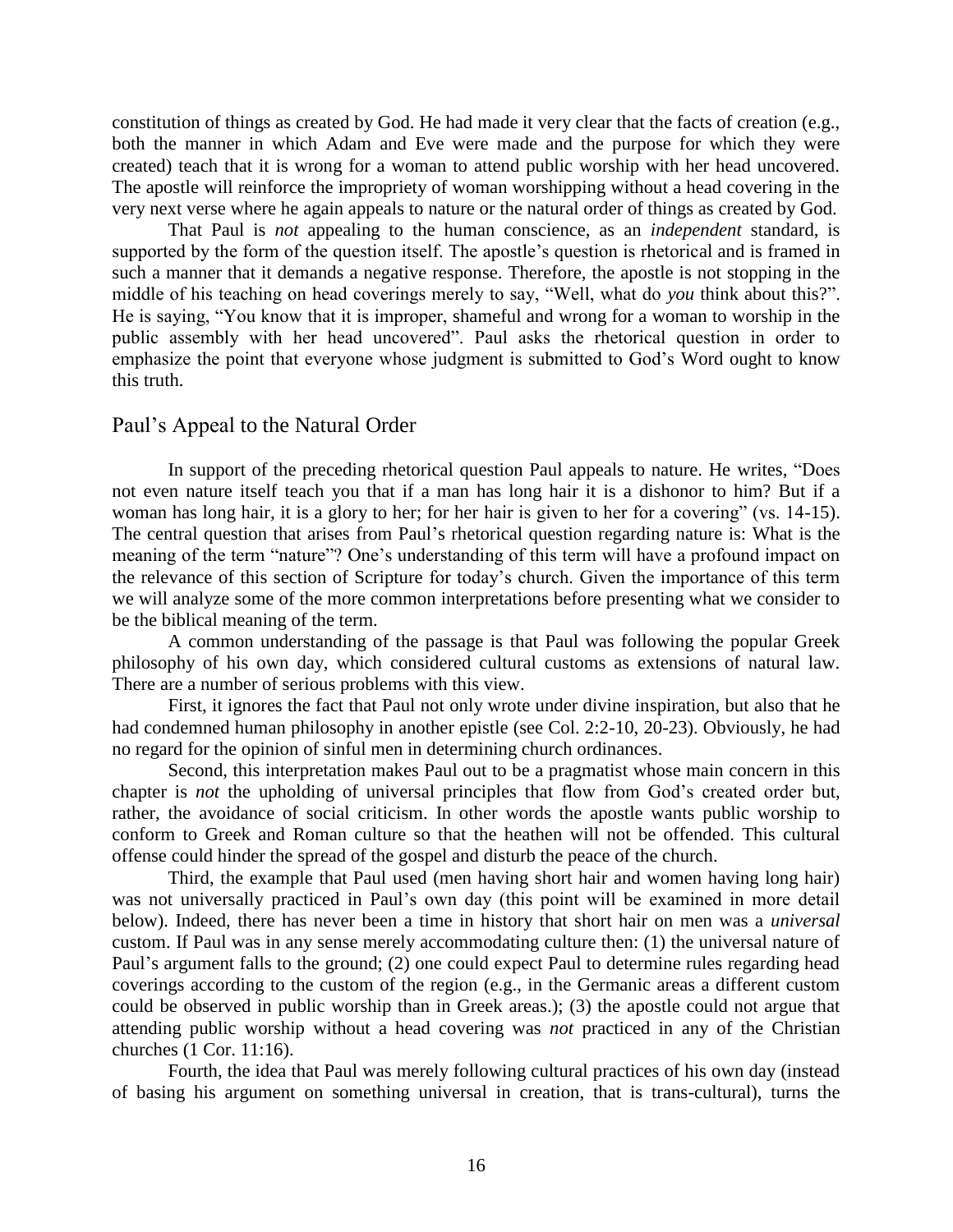apostle into a *cultural relativist* with regard to public worship. If we accept this interpretation, then this section on head coverings really has no direct application to our own day, because in modern western culture virtually anything is acceptable. There are woman with short hair in virtually every profession. There are even women with Mohawk haircuts and shaved heads. Further, long hair on men has been acceptable ever since the 1960s even though it is no longer fashionable. People who reject cloth head coverings on the basis of the cultural argument need to answer the following questions: If a time comes when virtually all women wear short hair because society regards it as feminine and fashionable should churches require women to have short hair in order not to conflict with the surrounding custom? What about missionaries who must function in strange cultures? If a culture regards a plate worn in the lip of a woman to be a sign of submission should church authorities require it in public worship? The answer to these questions is obvious. Once one connects the apostle's commands to cultural convention in any way, the passage as a whole becomes determined by culture. For the Christian, culture is to be determined by God's law as revealed in Scripture and not the other way around.

# The Cultural Argument

Another view (which has much in common with the previous view) is that Paul does appeal to God's created order throughout chapter 11, but that the cultural manifestation of God's role for men and women is not fixed. In other words, the cloth veil is a cultural manifestation of a universal truth and thus is only required in cultures that consider veils to be signs of a wife's submission to her husband, or, more generally the subordination of women to men. The gist of this argument is that veils were required in Paul's culture, but they are not required in our culture because their use and meaning is no longer recognized. This view is very common among evangelical scholars today. While this interpretation is superior to the previous interpretation (where Paul is essentially mimicking Greek philosophy), it nevertheless is subject to many of the same objections. Note the following problems with this interpretation.

First, it presupposes that Paul was enforcing a Greek custom with no historical or textual support. Was it the universal practice of Greek or Roman women to walk about in public veiled as the cultural argument assumes? If it can be established that it was not the common practice for Greek or Roman women to wear veils in public or in their religious rituals, the whole cultural argument falls to the ground. After an exhaustive study of the dominant practice regarding head coverings in Paul's day, the German scholar Oepke essentially concludes that Paul was imposing a biblical custom upon the Greeks that was contrary to their normal practice. Note the following conclusions of his study. He writes,

It used to be asserted by theologians that Paul was simply endorsing the unwritten law of Hellenic and Hellenistic feeling for what was proper. But this view is untenable. To be sure, the veil was not unknown in Greece. It was worn partly as adornment and partly on such special occasions as match-making and marriage (--559), mourning (--559, cf. also Penelope), and the worship of chthonic deities (in form of a garment drawn over the head). But it is quite wrong that Greek women were under some kind of compulsion to wear a veil in public. Plut. may seem to suggest this. ...But the first passage refers to the Roman custom, concerning which Plut. may not have been too well informed, and the second reflects special Laconic customs. Passages to the contrary are so numerous and unequivocal that they cannot be offset by two sayings of the sage of Chaironeia which are not apodictic and which may have been occasioned by special trend. The mysteries inscription of Andania (Ditt. Syll., 736), which gives an exact description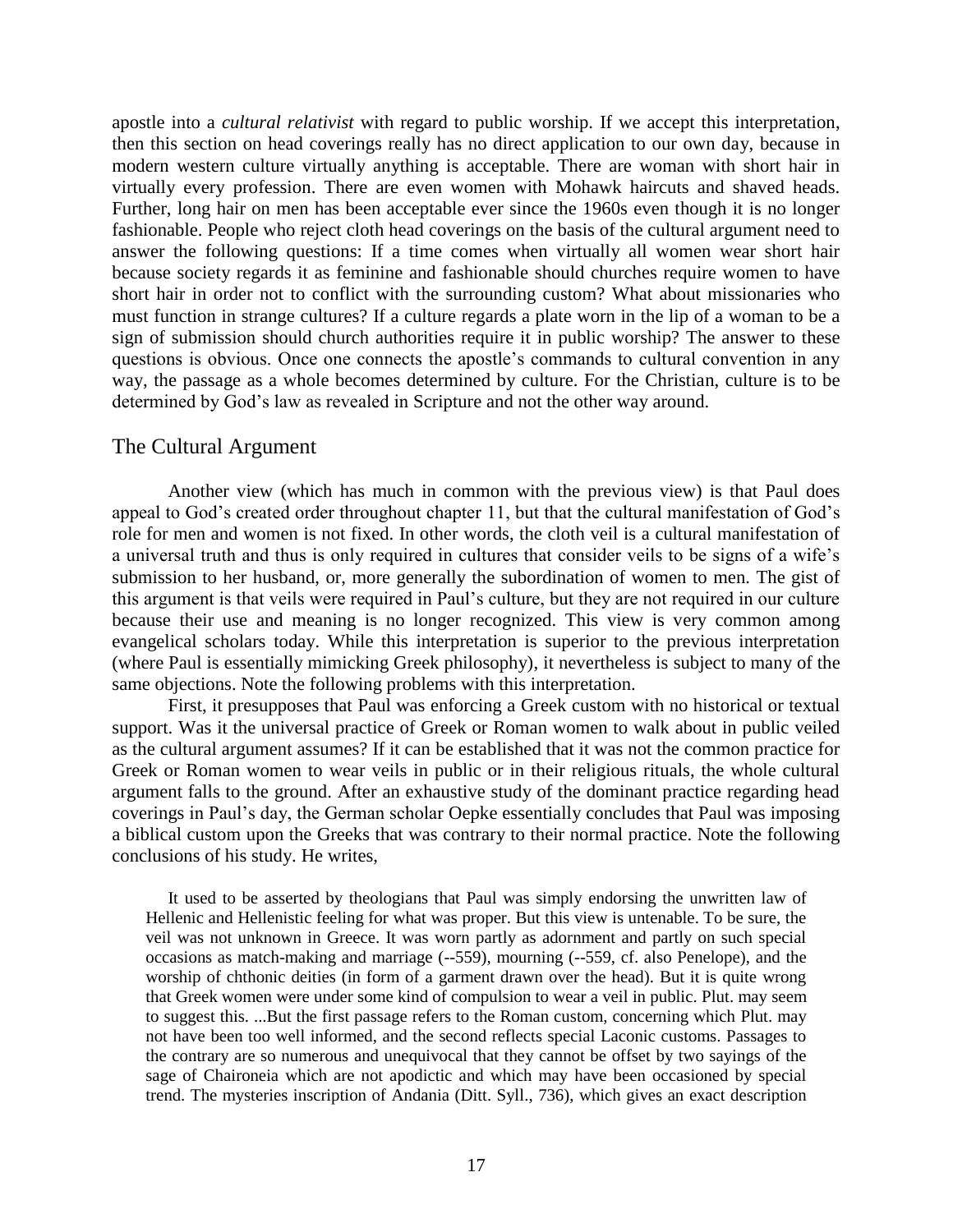of women taking part in the procession, makes no mention of the veil. Indeed, the cultic order of Lycosura seems to forbid it. Empresses and goddesses, even those who maintain their dignity, like Hera and Demeter, are portrayed without veils, whereas hetaerae occasionally wear hoods. Helen appears before Paris with the upper part of the body uncovered, but with a veil. At the time of Tertullian Jewesses were prominent on the streets of North Africa because they wore veils (De Corona, 4, ed. F. Oehler, I [1853], 424 ff.; De Oratione, 22 [CSEL, 20, 193]). *Hence veiling was not a general custom; it was Jewish.* If the veiling of Jewish women was common in the West, we may presume that it was an accepted rule in the East. *The Jew regarded it as typical of Gentile women that they should go about unveiled* (Nu. r., 9 on 5:18, Str.-B., III, 429).... Yet, though the custom [i.e., of wearing a veil] was applied with particular stringency by the Jews, it was oriental rather than distinctively Jewish. The home city of Paul, i.e., Tarsus, is the frontier. Evidence of the veil in Tarsus is provided by Dio Chrys. Or., 33, 46 and coins bearing the image of Tyche of Tarsus. There are exceptions. But Tarsus is stricter than the rest of Asia Minor. In general one may say that etiquette as regards the veil becomes stricter the more one moves east. This rule is brought out clearly by the provisions of an old Assyrian code. Married women and widows must be veiled when in public places. On the other hand, the head of the harlot, here equated with the slave, must remain unveiled under threat of severe penalties. When a man wishes to make one of these his legitimate wife, a special act of veiling is demanded. *Paul is thus attempting to introduce into congregations on Greek soil a custom which corresponds to oriental and especially Jewish sensibility rather than Greek.* In principle the demand ought to extend to all women in all situations. In practice, however, Paul applies it to married women in the churches, and in the first instance he restricts it to the sphere of life which stands directly under the jurisdiction of the congregation, i.e., divine worship.<sup>338</sup>

McKnight notes that William Ramsay, who was an expert on the Greek culture of Paul's day, concurs:

Historically, it was a covering commonly worn in public by women of Jewish origin but not by the Greek women. The covering used by Jewish women is thought by many commentators to have been a large piece of cloth which was a common article of clothing such a shawl or cape. The cloth would serve as a head covering at any time it was appropriate. Concerning the difference in Greek and Jewish custom, we find that Dion Chrysostom (writing in 110 A. D.) recognized nothing that was "Greek" about the Tarsians (of the Greek city of Paul); but he did find one thing worthy of praise. He was very pleased with the extremely modest dress of the Tarsian women, who were always deeply veiled when they went abroad. And this was in spite of the fact that **it was utterly different from the Greek customs**. (The Cities of St. Paul, William Ramsay, p. 202). In other words, a covering was not the custom in other cities and especially Greek cities."<sup>39</sup>

If it was the cultural practice of Greek or Roman women to wear head coverings in public or during their religious rituals, then one could understand the argument from culture. But, the teaching of Paul was in direct contrast to the Greco-Roman practices of that day.<sup>40</sup> The apostle

<sup>38</sup> Oepke, "Kalupto" in Gerhard Kittle, ed., *Theological Dictionary of the New Testament* (Grand Rapids: Eerdmans, 1965), 3:562-563. Emphasis added.

<sup>39</sup> Clyde McKnight, *Concerning The Head Covering*, Internet article, http:/home:texoma.net/~moses/headcover.htm. <sup>40</sup> There was a cult in the Greco-Roman world where *both* men and women covered their heads during the pagan sacrifice. This practice, however, was not something that influenced the apostle's teaching on public worship at all. Jewish men began to cover their heads in the public service of the synagogues probably a few generations *after* the close of the N.T. canon of Scripture. The priests who ministered in the temple service covered their heads during their ministrations. This practice, however, should not be considered a contradiction to Paul's teaching in 1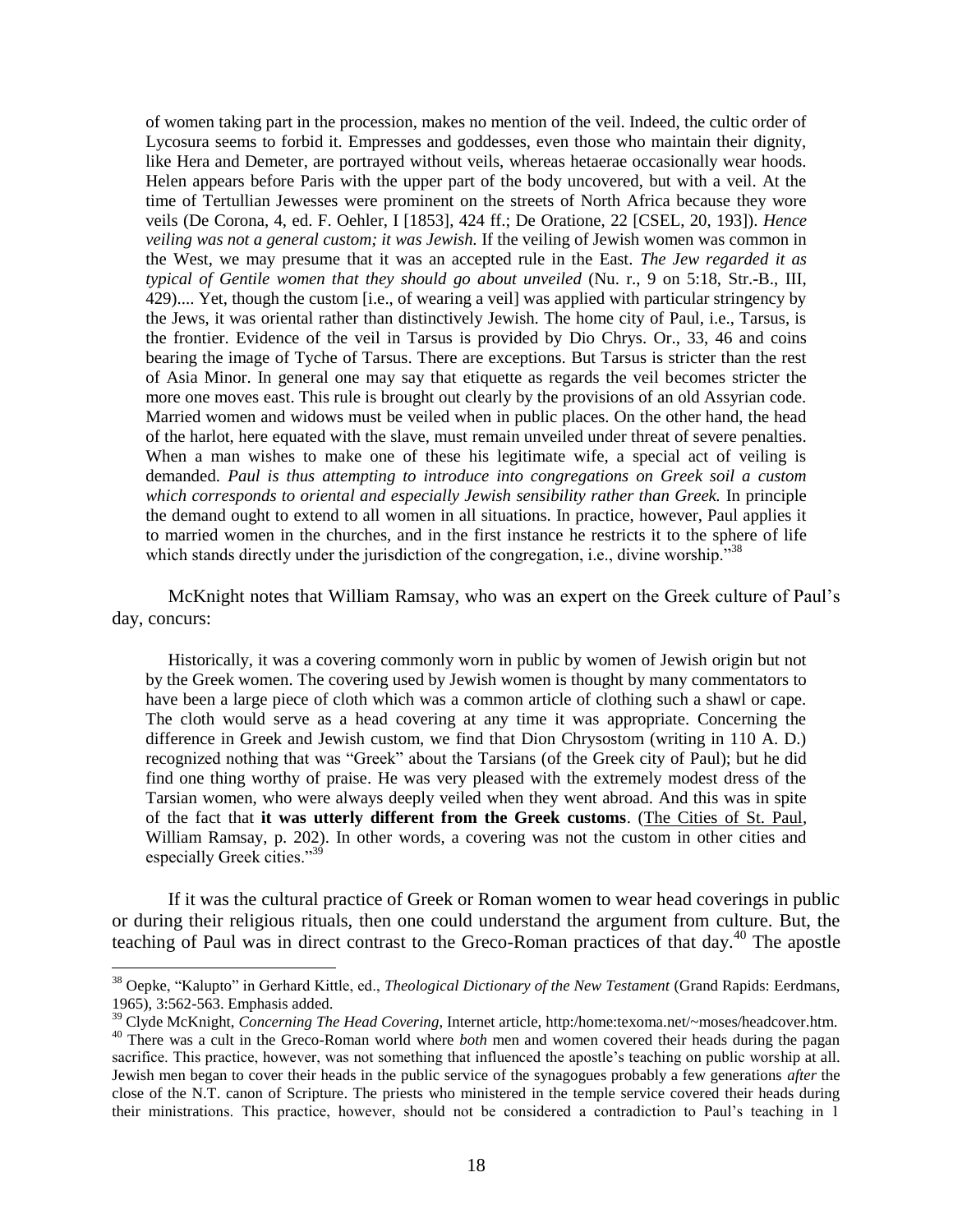was not honoring Greek practice, nor was he instructing women to wear cloth veils in worship because their non-use would have been offensive to Greek society. Paul's inspired teaching (if anything) would have been offensive to Greek culture. It would have been considered a distinctly Jewish or eastern practice. Clearly, the apostle was imposing a biblical practice upon a distinctly pagan culture. The idea that Paul was following Greek culture rather than directing it has no merit whatsoever. What all of this means, then, is that modern American, European, African or Asian culture must submit to Paul's directives in 1 Corinthians 11 whether or not his instructions are culturally acceptable or not. The Bible is to direct culture and not the other way around. Further, it has been the experience of this author that modern women throughout the United States do indeed understand the significance and meaning of the head covering. This understanding is one of the reasons that the head covering is so strongly hated and opposed by feminists of all types.

Second, Paul's example of men with long hair as being against nature would not have been acceptable to many Greeks. As Moffat notes,

[H]is Greek hearers must have welcomed an appeal to nature. But they would be taken aback by being asked if long hair was not disgraceful for men. What of the long-haired Spartan heroes in far-off days? What of philosophers at the present day who wore their hair long as an ascetic trait, or to show their indifference to the world? Why, 'the Greek wears long hair on his head because he is a Greek, not a barbarian,' as the moralist Apollonius protested (Epist. viii.). Paul thought it effeminate, however, and praised the braided tresses (I Pet. iii. 3) of women as not merely a glory, or ornament, but as a sort of covering.

The implication is that as nature has provided woman with a head-dress of hair, she is intended, not, of course, to consider this as a substitute for further covering, but to wear a headdress when she is praying to God in the company of men, nature being regarded as supplying the norm even for such attire. $41$ 

When considering ancient hair styles Aune writes,

 $\overline{a}$ 

Long hair was often regarded by the Greeks a sign of effeminacy in male (H. Herter, "Effeminatus," *RAC* 4:629) or moral laxity in a female Ps. Phocylides 212). Fashions change, however, for Greek men once favored long hair (Herodotus 1. 82; Plutarch *Lysander* 1; co. Plato Phaedo 89 B-C) though by the fifth century B. C., only Spartan men wore their hair long (Aristophanes *Aves* 1281-82; Philostratus *Vita Apoll.* 8.7). The Romans wore their hair long until the third century B. C., after which they considered long hair either barbaric or old fashioned (Juvenal 5.30). The Gauls wore their hair long, and as a result northern Gaul was

Corinthians 11 because: (1) the priest sacrificial duty's were ceremonial; (2) the priests were not worshipping in a public service with their families but were serving God by themselves as a special class set apart; (3) The turban on the head of a priest has a completely different meaning them the veil on the head of a woman. (4) The priests were wearing a special uniform. "Essentially a uniform draws attention to the office or function of person, as opposed to his individual personality. It emphasizes his job rather than his name." (G. J. Wenham, *The Book of Leviticus* [Grand Rapids: Eerdmans, 1979], 138) Regarding the high priest's dress Wenham adds, "In putting on these clothes he took to himself all the honor and glory of the high priesthood.... His glorious clothing symbolized the significance of his office. Probably symbolic significance was also attracted to the individual items in the priestly attire, but that now escapes us." (*Ibid*, 139) Kellogg writes, "The official robes of the high priest marked him...as the servant of *the God of the tabernacle*, whose livery he wore. For these colours, various modifications of light, all thus had a symbolic reference to the God of light, who made the universe of which the Mosaic tabernacle was a type." (S. H. Kellogg, *The Book of Leviticus* (Minneapolis, MN: Klock and Klock, 1978 [1899]), 193)

<sup>&</sup>lt;sup>41</sup> James Moffatt, *The First Epistle of Paul to the Corinthians* (London: Houghter and Stoughton, 1958), 154.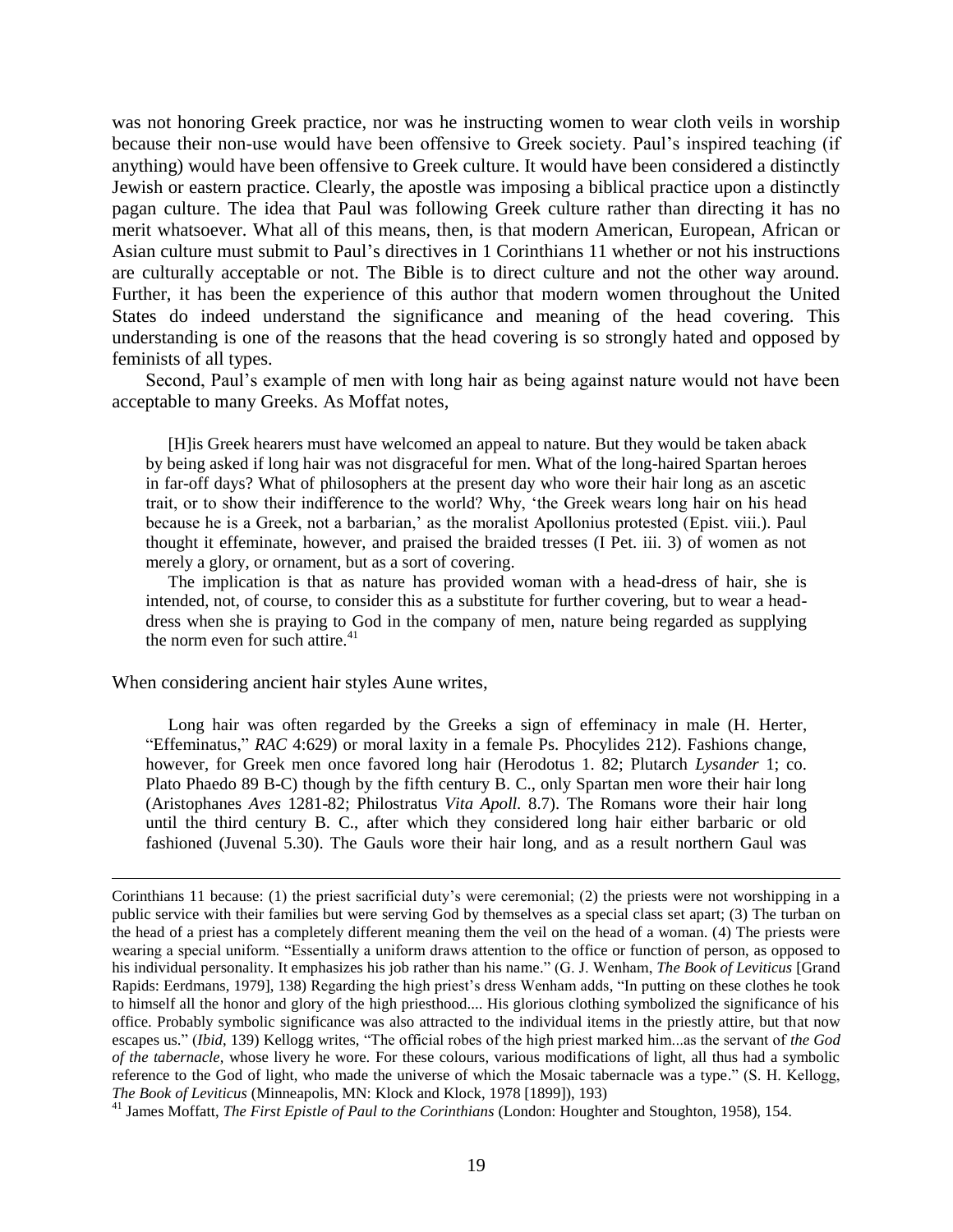called *Gallia Comata*, "long-haired Gaul." Apollonius of Tyana, following the practice of philosophers, wore his hair disheveled (Philostratus *Vita Apoll.* 8.7). Parthian warriors wore their hair long (Plutarch *Crassus* 24.2), and many interpreters have understood the demonic locust army as mytho-poetic imagery for the Parthian threat (see *Excursus 16A: Rome and Parthia*).<sup>42</sup>

The teaching of Paul that long hair on a man is shameful was not universally accepted in the ancient world, nor is it accepted today.

The only position that makes sense in both the broad and narrow context of the passage is that nature refers to God's created order and that the differences in the sexes that God established at creation are universal and binding. Therefore, the head covering for women in public worship is not based on a localized or temporal custom but on creation itself. There are a number of reasons why this interpretation is unavoidable. First, the word nature (*phusis*) in Scripture is never used to describe culturally relative customs. It rather is used to describe moral principles established at creation. Paul writes, "For this reason God gave them up to vile passions. For even their women exchanged the natural use for what is against nature [*phusis*]" (Rom. 1:26). Homosexual behavior, the apostle says, is against nature; that is, it is against God's original order established at creation. The concept of the law of nature in Scripture is never man's opinion regarding what he sees in the world after the fall. It is never a principle derived *apart* from written revelation. Also, obviously it is never something that can contradict Scripture. The law of nature and the law of Scripture teach the same thing. Paul can assume that the differences of appearance between men and women are obvious facts of the created order not because this was the opinion of the Greeks or Romans but because it was the teaching of God's infallible Word. God's Word says that transvestite dress, the unisex style or homosexual role reversal dress is an "abomination" to the Lord (Duet. 22:5). It is a blatant, perverse act against God's created order. Likewise, the autonomous reversal of hairstyles is an abomination.

When Paul asks the historical question regarding nature teaching that long hair on a man being shameful (Note that the apostle uses the same word [Greek—*atimia*] in Romans 1:26 to describe the vile nature of homosexual behavior) he is reflecting the teaching of God's law. We know that long hair on men was not acceptable during the Old Covenant era by means of historical example. When God wanted to set the Nazarites apart from the other Jewish men, He ordered them to allow their hair to grow (Num. 6:5). The Nazarite could be immediately identified in Israel, as a man living in unique separation unto God, by his longer than ordinary hair.<sup>43</sup> When God wants to emphasize the terrifying and perverse nature of the beasts from the

<sup>42</sup> David E. Aune, *Revelation 6-16* (Nashville: Thomas Nelson, 1998), 532.

<sup>&</sup>lt;sup>43</sup> God's forbidding of those men who take the Nazarite vow to cut their hair (Num. 6:5) raises an obvious question regarding Paul's statement about long hair being shameful and against the created order. If it is wrong or shameful for a man to have long hair, then how could God command the Nazarites to let their hair grow long? There are a number of reasons why the Nazarite vow should *not* be used to overturn the teaching of Paul in 1 Corinthians 11. First, it was well known to the Israelites that the Nazarite vow was extraordinary and that the long hair of the Nazarite had nothing to do with effeminacy. The long hair symbolized an increase of the Spirit's power, which increased faith, virtue and grace. The hair pointed to a greater consecration unto God. Second, God who established the natural order of things has the right to make exceptions to the normal order of things; we do not. Third, there are positive elements regarding appearance that God can or could changed that do not contradict the moral law in any way. God created Adam and Eve with a difference in appearance. Eve had long beautiful hair and Adam had short hair. Jehovah could have made the difference hair color (e.g., men- black hair; women- pink hair) but He chose hair length as the difference. Thus, while under normal circumstances men should have short hair exceptions can be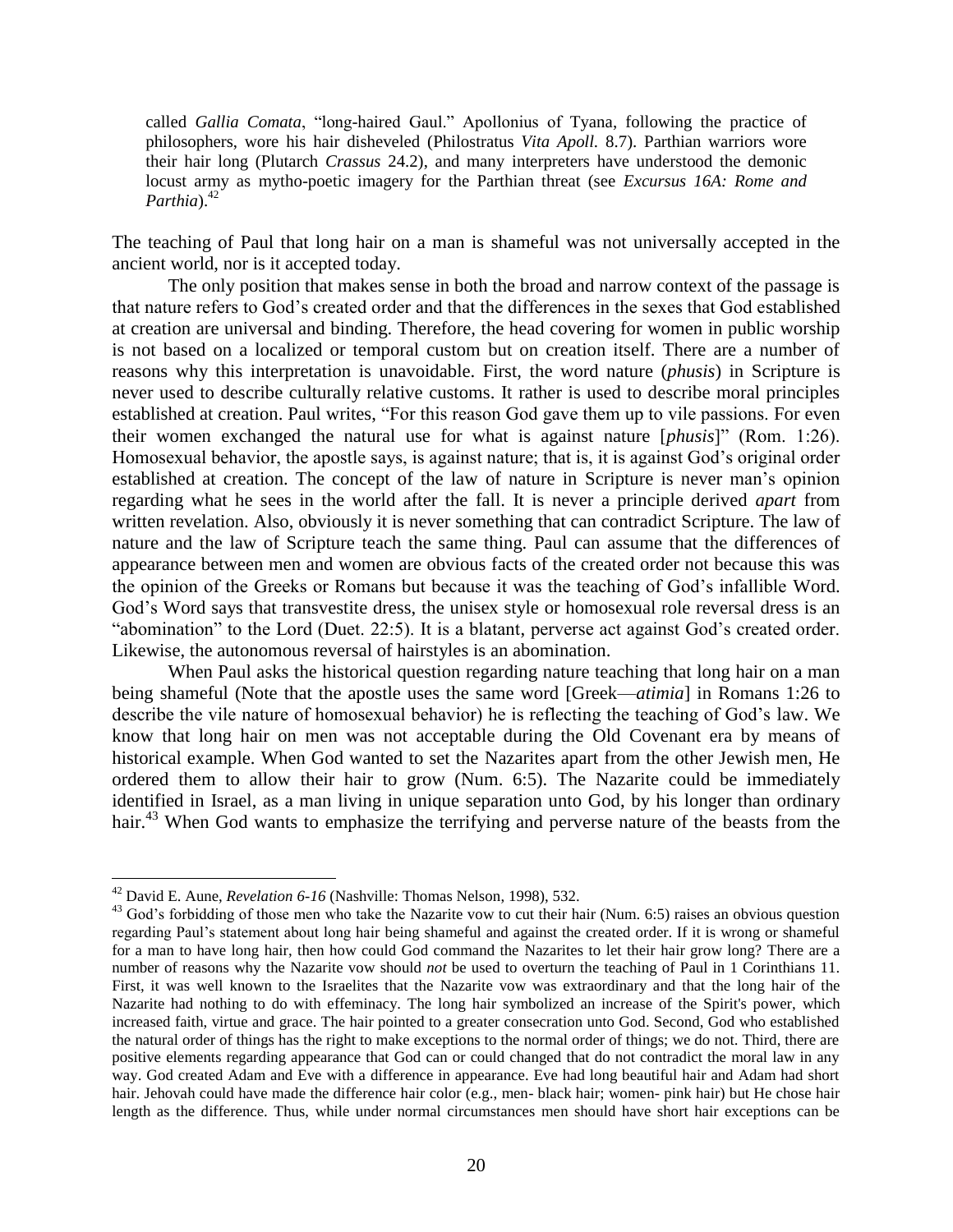bottomless pit He says "they had hair like women's hair and their teeth were like lion's teeth" (Rev. 9:8). The long hair on these beasts emphasizes their evil, perverted and contrary nature.

Second, if one accepts the interpretation that by "nature" Paul is referring to Greek and Roman customs and that as customs change the apostle's imperatives regarding head coverings can be set aside or applied in a completely different manner, then one has defined the law of nature in a relativistic manner. Such a view is totally contrary to Scripture which teaches that God has one law or ethical standard which is communicated to mankind in *two ways*: through the Bible and through nature (Ps. 19, cf. vs. 2-3, 8-9). This explains why the Gentile pagan nations are often condemned by God for transgressing the ethical precepts revealed in God's law (including the moral case laws) even though they did not have written revelation. The natural revelation of God's law should never be set in opposition to the special revelation of God's law. It also obviously should not be treated as relativistic law that is constantly changing according to corrupt man's evolving concepts of what is right and wrong. Once we understand the manner in which the Bible defines nature as relating to Christian conduct, all attempts to place head coverings in the category of the foot washing or the Middle Eastern greeting (e.g., "greet one another with a holy kiss") are overthrown.

Third, Paul's appeal to nature as a reality of God's created order fits perfectly with the immediate context. The apostle had discussed God's ordained order of authority (1 Cor. 11:3), the shamefulness of the woman's uncovered head in worship (1 Cor. 11:6), the appeal to the creation of man and woman and their created purpose (1 Cor. 1:7-9); and the observation of angels (1 Cor. 11:10). The appeal to nature (biblically defined) summarizes, emphasizes and serves as a climax to all the preceding arguments based on creational reality (i.e. the way God intended things to be). The reason the woman has been created in a certain manner with a different appearance (e.g., the long beautiful hair—her *natural* covering) is that women have a distinctive calling from God. This calling is to be exhibited in public worship by the use of a veil. The idea that Paul defines nature as a changing, arbitrary custom undermines the apostle's previous arguments from creation and the created order rather that supports them. Something that is in flux that can have completely different meanings over time and geographical areas cannot serve as foundation for behavior in public worship. This point is supported by modern evangelical and Reformed churches that use the custom argument to ignore or overturn the teaching of the apostle throughout the chapter. In other words, a decisive argument for head coverings by the apostle has been twisted into a decisive counter argument against head coverings.

## A Universal Church Practice

 $\overline{a}$ 

Paul concludes his discussion of head coverings in public worship by an appeal to apostolic authority and universal church practice. "But if anyone seems to be contentious, we have no such custom, nor do the churches of God" (1 Corinthians 11:16). There are a number of important things to note regarding this verse.

Paul's discussion of head coverings both begins and ends with an appeal to apostolic authority (cf. vs. 2 and 16). While the apostle supports the use of head coverings with careful argumentation from general and special revelation, he reminds the Corinthians of his special authority in this matter as an inspired apostle. Indeed, Paul emphasizes apostolic authority by

made for Nazarites and for those who couldn't cut their hair for health reasons. This point, however, does not mean that we can overturn Paul's command because of customs or personal opinion.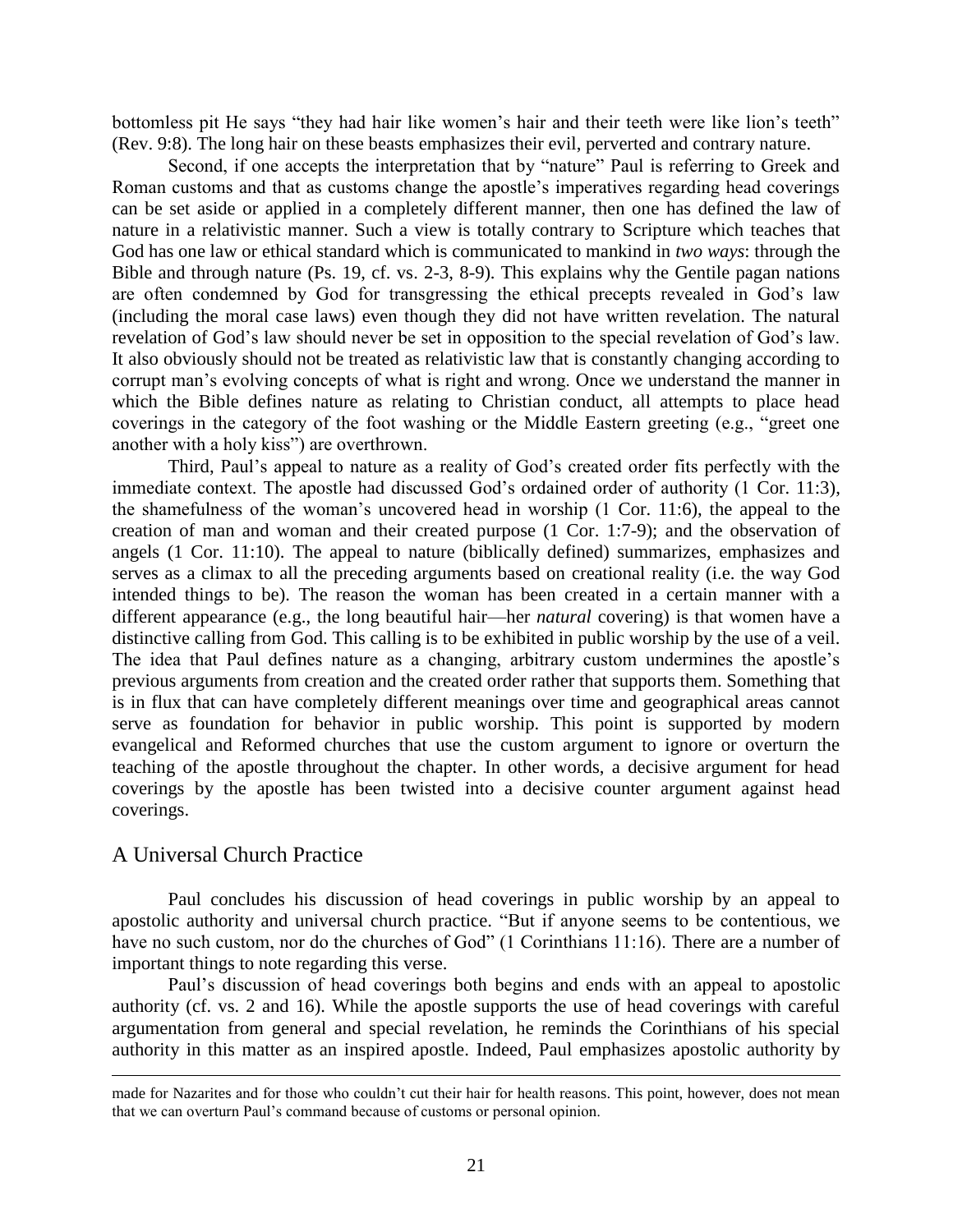using the pronoun "we"—"we have no such custom". In context the "we" refers to all of the apostles. The apostle's inspired, authoritative teachings, which have been inscripturated for our benefit, are foundational for the church and authoritative for all time (Eph. 2:20). Paul's appeal to apostolic authority is designed to shut the door completely upon all further debate concerning head coverings. Paul in essence is saying: "Look, if you want to argue about this matter (i.e., against head coverings in public worship), then I want you to know that you are not only contradicting me but also all of the apostles. We all stand with one accord on this issue and not only we but so do *all* the churches of Jesus Christ." Hodge writes,

With such persons [i.e. contentious trouble makers] all argument is useless. Authority is the only end of controversy with such disturbers of the peace. The authority here adduced is that of the apostles and of the churches. The former was decisive, because the apostles were invested with authority not only to teach the gospel, but also to organize the church, and to decide everything relating to Christian ordinances and worship. The authority of the churches, although not coercive, was yet great. No man is justified, except on clearly scriptural grounds, and from the necessity of obeying God rather than man, to depart from the established usages of the church in matters of public concern.<sup>44</sup>

One could walk into any first century Christian church, whether in Asia Minor, Palestine, Greece, or Rome, and observe a lesson in covenant headship and the Christian family. Sadly, the opposite is true today. Modern declension can be observed in most churches every Sabbath because the apostolic injunction is rarely observed. Feminism and sloppy man-pleasing exegesis have contributed to the widespread disobedience to apostolic authority today. The only remedy for such rebellion against this biblical imperative (see 1 Cor. 11:6b) is repentance.

Note also that unlike modern Reformed churches, which teach and practice diversity on this issue, Paul demands uniformity of doctrine and practice. The apostle says that if anyone seems to be contentious (i.e. disposed to quarrels or dissentious argumentation) about this matter they must stop and submit themselves to apostolic authority and universal church practice. Paul understands that there are people in the church who disagree with his teaching on head coverings. He recognizes that some people may even be angered by his doctrine. This recognition, however, does not cause Paul to act like a spineless modern church bureaucrat who attempts to ride the fence on controversial issues. Rather, Paul stands on the inspired truth of his argumentation and demands uniformity of doctrine and practice on this matter. Biblical unity is established on the teaching of Scripture. Real lasting unity can only be achieved when believers submit themselves to the authority of Scripture.

The modern idea that unity is accomplished through compromise, through allowing mutually contradictory practices and doctrines in the church, is rejected by Paul. The inspired apostle knows that his arguments for head coverings in worship are not based on contemporary usages, but on biblical truth and creational realities that will last as long as the present earthly economy. The covenant headship of the husband over his wife and the purpose of the wife is the same today as it was when Paul wrote this chapter (1 Cor. 11:7, 8, 9). A woman's beautiful hair is still given to her as a natural veil, as her glory, as it was in times past (1 Cor. 11:14-15). The divine order of authority from the Father to Christ and from the man to the woman obviously has never been abrogated (1 Cor. 11:3). The angels of God still observe the public worship of God as they did in the first century (1 Cor. 11:10). When we consider the apostle's careful

<sup>44</sup> Charles Hodge, *1 and 2 Corinthians*, 214.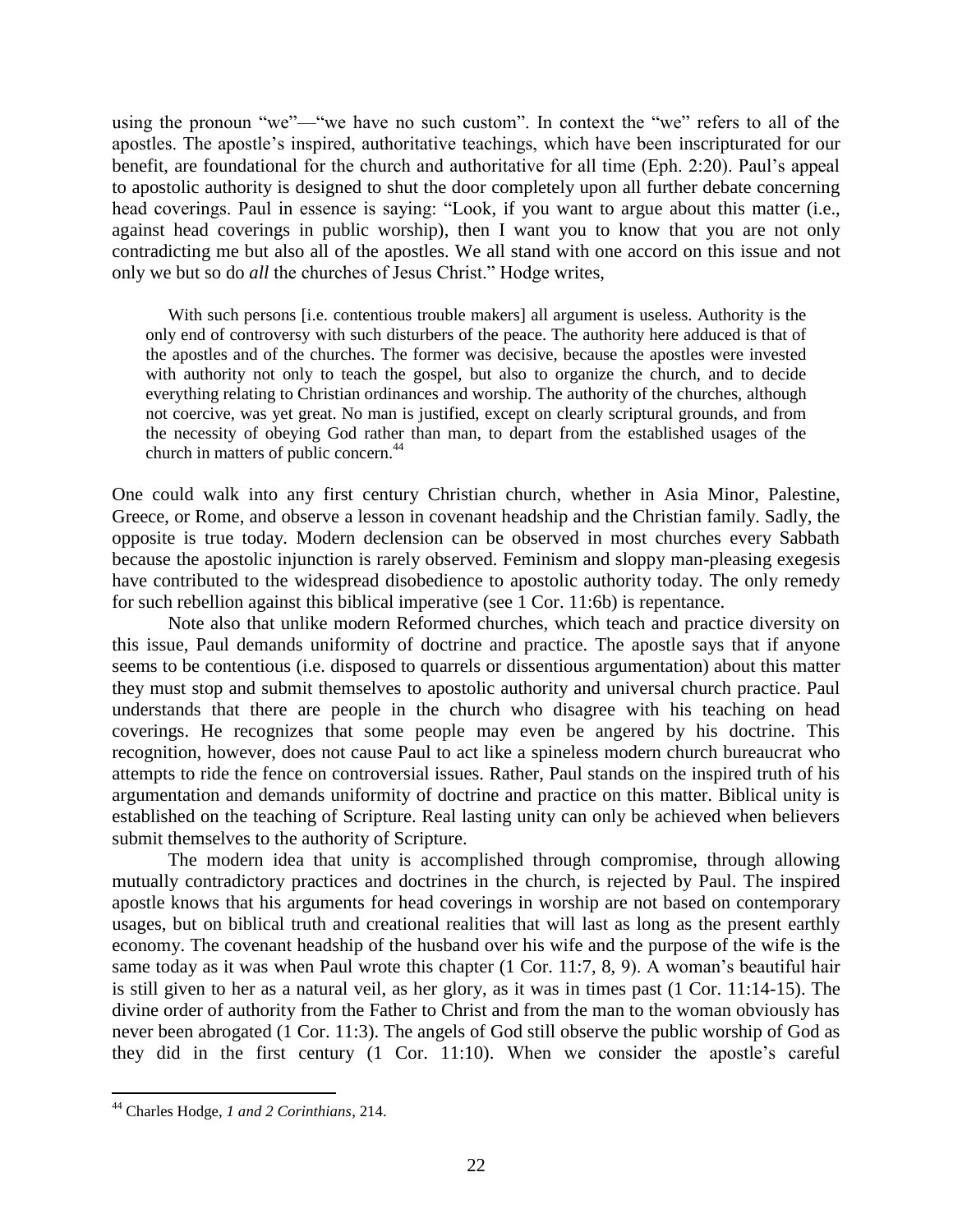argumentation, brilliant reasoning, sublime analogies and authority as an inspired teacher, we can understand his dogmatism and unwillingness to compromise on this issue. For Paul to allow diversity of teachings or practice on this issue would be to admit that he was totally wrong in his reasoning. For modern churchmen to allow diversity of practice on this issue is to implicitly deny the perspicuity of Scripture and apostolic authority. Modern believers who profess that they believe in the inspiration and authority of Scripture, yet who want to argue with the apostle Paul about his teaching on head coverings must repent and submit to the inspired command of Christ's chief apostle: "Let her be covered" (1 Cor. 11:6).

Moreover, note that the custom ("we have no such custom" v. 16) to which Paul refers is the practice of women attending church *uncovered* (i.e., without wearing a cloth veil on the head). This point is important because Paul's statement has been used by some exegetes to overturn the teaching of the whole chapter.

Before we consider the reasons why the custom is the non-use of head coverings by women, it is important to establish a proper translation of the apostle's statement. Virtually every modern translation (NASB, NEB, RSV, and NIV) mistranslates *toiauten* as "other" ("we have no *other* custom"). Perhaps the reason this statement is so frequently mistranslated is that interpreters do not want to translate a verse in a manner that contradicts the immediate context. In other words, they recognize the absurdity of Paul saying, "we have no custom of women wearing head coverings in public worship," immediately after issuing orders for women to cover their heads, followed by many reasons why head coverings are required (The absurdity of this meaning is true whether one believes head coverings are cloth coverings or long hair). But following the ordinary rules of the Greek language *toiauton* means *such* not "other." Clark writes, "Of English versions, only the KJ and the ARV of 1901 translate the Greek correctly. The others are plainly wrong. *Hemeis toiauton sunnetheian ouk echomen* can mean only 'We have no such custom.' Foreign translations maintain the better scholarship of the KJ and the ARV."<sup>45</sup>

Having noted the proper translation of the second half of verse 16, let us return to the proper meaning of "custom." Regarding this term there are three main interpretations:

(1) The custom referred to is the use of head coverings in worship. This view regards the statement "we have no such custom" as an abrogation of head coverings altogether as if the preceding arguments in favor of the practice were insufficient or culturally conditioned. This interpretation is patently absurd. The idea that Paul, who had just spent most of a chapter in an epistle giving detailed arguments why his imperative ordering women to cover their heads in worship must be obeyed, would then turn around and say, "By the way we the apostles reject the use of head coverings in worship as do all the churches", is an implicit denial of verbal inspiration. Any interpretation that has Paul explicitly contradict himself on the same page and does violence to his moral character, as if he were playing a joke on the Corinthians, should be unacceptable to any Bible-believing Christian.

(2) Another view is that the custom refers to the practice of being contentious (e.g., see Calvin, de Wette, Meyer and Edwards). While this interpretation does not contradict Paul's teaching, as does the previous interpretation, nevertheless, it is not the most plausible interpretation. Being contentious or argumentative is a fault or bad habit, not a custom. Further, would Paul need to explain that none of the apostles believe in being contentious and harassing the elders in a church? Would he need to tell the Corinthians that none of the churches as an official practice adhere to nasty argumentation? Of course not!

<sup>45</sup> Gordon Clark, *First Corinthians* (Jefferson, MD: The Trinity Foundation, 1991 [1975], 178.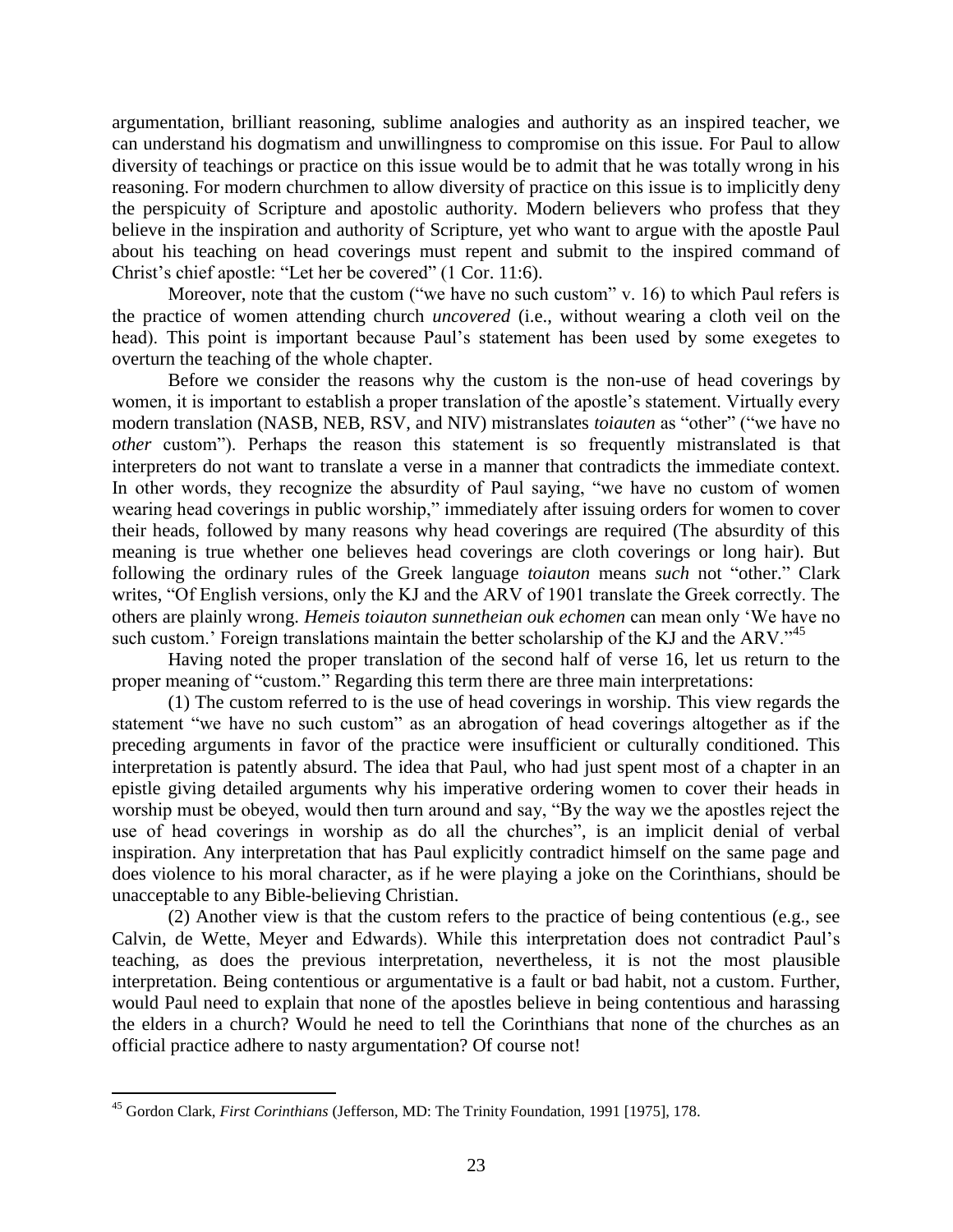(3) The only interpretation that does justice to the context and makes sense is that the custom refers to women going unveiled in public worship. The only custom of which there can be any question here is that on which the whole passage has turned: women attending public worship without being veiled. Godet writes, "Paul means that neither he, nor the Christians formed by him, nor in general any of the Churches of God, either those which he has not founded or those properly his own, allow such procedure in their ecclesiastical usages; comp. xiv. 36, 37, where the idea simply indicated here is developed.---The material proof of this assertion of Paul's is found in the Christian representations which have been discovered in the Catacombs, where the men always wear their hair cut short, and the women the palla, a kerchief falling over the shoulders.<sup>"46</sup> Charles Hodge concurs. When criticizing the view that custom means the custom of being contentious he writes, "The only reason assigned for this interpretation, is Paul's saying *we have* no such custom; which they say cannot mean the custom of women going unveiled. But why not? The apostles and the churches constituted a whole—neither the one nor the other, neither the churches nor their infallible guides, sanctioned the usage in question. Besides, no other custom is mentioned in the context than the one that he has been discussing. "If any one appear contentious," is not a custom and suggests nothing to which the words *such a custom* can naturally refer."<sup>47</sup>

Let us once again consider the full impact of the apostle's argument in verse 16. Paul is asserting that all the apostles are in agreement that women must cover their heads in public worship; that in every church (regardless of location—whether in Africa, Asia, or Europe; or culture—whether Jewish or Gentile, Greek or barbarian) women worship Christ with veiled heads. The apostle's statement explains why throughout all church history in every branch of the Christian church (Eastern Orthodox, Roman Catholic, Protestant [Lutheran, Episcopal, Reformed], Coptic, etc.) until around the 1960s women worshipped with their heads covered. The testimony of church history can only be explained if the universal practice of the apostolic church was for women to cover their heads with a cloth veil during public worship. The sad truth is that head coverings were abandoned because: (1) Pastors were not preaching the whole counsel of God. (2) Hats and scarves became unfashionable. (3) Churches were infected with egalitarianism and feminism. Unfortunately once the unbiblical practice of women worshipping *without* head coverings became widespread, pastors and teachers defended current practice instead of calling the church to repentance. It would be prudent for modern churchmen to reconsider their widespread departure from an apostolic ordinance that had been the universal practice of the Christian church for the last two thousand years. Have these men discovered

<sup>46</sup> Frederic Louis Godet, *Commentary on First Corinthians* (Grand Rapids: Kregel, 1977 [1889]), 560.

<sup>47</sup> Charles Hodge, *1 and 2 Corinthians*, 214. Leon Morris also gives the correct interpretation of verse 16. He writes, "But Paul has no intention of arguing the matter with any who is given to wordy battles (*contentious, philoneikos*, is one who loves strife). Such are capable of prolonging an argument indefinitely. In the face of such an attitude Paul points to universal custom. We have no such custom, i.e., such as women praying or prophesying with head uncovered. Exactly whom he means by *we* is not clear, but the addition, *neither the churches of God*, shows that what he has just outlined is the habit throughout the Christian churches." (*1 Corinthians* [Grand Rapids: Eerdmans, 1958], 136). Alfred Plummer agrees: "There are people who are so fond of disputing that they will contest the clearest conclusions, and the Corinthians were fond of disputation. But the Apostle will not encourage them. If such should question the dictates of decorum and of nature in this matter they may be told that the teachers have no such usage as permitting women to be unveiled, -a thing unheard of in Christian congregations. It is possible that *hemeis* means only himself, but he probably means that he knows of no Apostle who allows this." (*First Epistle of St. Paul to the Corinthians* [Edinburgh: T and T Clark, 1978 (1911), 235].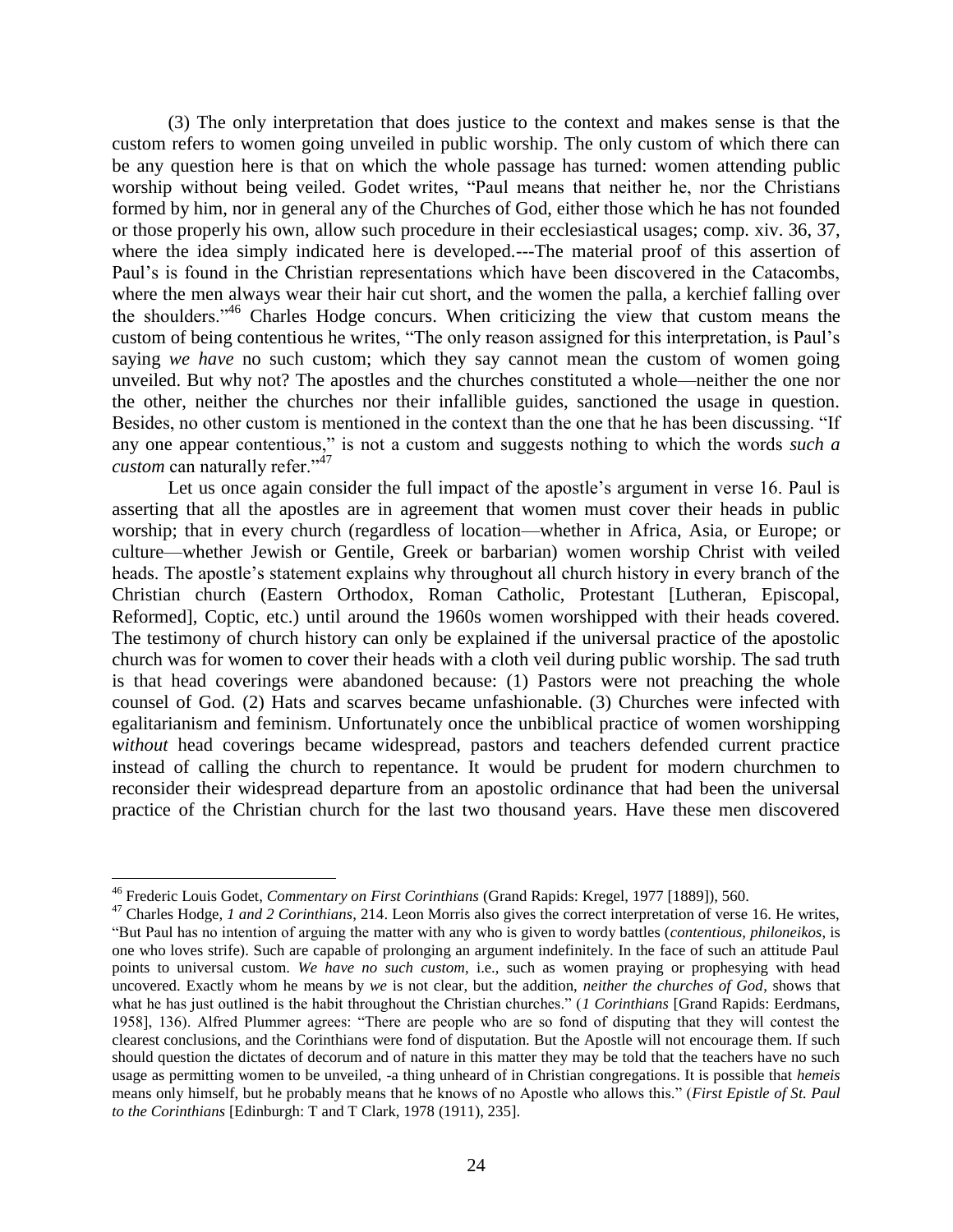something that Paul, Augustine, Anselm, Calvin, Hodge and John Murray have missed? Certainly not!<sup>48</sup>

# Conclusion

 $\overline{a}$ 

Although the use of head coverings in public worship is obviously not as important as the doctrines of the Trinity, the two natures of Christ or justification by faith alone, nevertheless, it is important for a number of reasons. (1) It is required by Scripture and thus cannot be set aside like a bad recipe. When God has spoken on an issue, our job is to trust and obey whether we like it or not. (2) In our day when marriage and family life is at an all-time low, any teaching and practice that supports the covenant headship of the man and the submission of the wife needs our utmost adherence. Head coverings represent what God teaches about marriage. Therefore, we should not mock or hate this biblical practice, but embrace it wholeheartedly. (3) Culture at the present time in America is becoming increasingly pagan, hedonistic and anti-Christian. Any biblical practice that sets God's people apart from our culture and sets an example for it ought to be embraced by believers. We certainly do not act as a salt and light to our heathen culture when we reject biblical imperatives relating to covenant headship and instead imitate the world. (4) A recurring problem for churches in the last one hundred years has been the intrusion of egalitarian and feminist principles into their beliefs and practices. An excellent way to stop such dangerous syncretism is to obey biblical teachings that feminists hate, such as head coverings. The best defense is a good offense. May God enable us to return to the teaching of the apostles on this issue so that families will be strengthened and the angels properly instructed.

# Appendix: The Church Fathers on Headcoverings

## **Paedagogus,** *The Instructor***, Book 2 Chapter 11**

Though you may with great propriety use the language addressed to him who said, "Your arm is beautiful; yes, but it is not for the public gaze. Your thighs are beautiful; but, was the reply, for my husband alone. And your face is comely. Yes; but only for him who has married me." But I do not wish chaste women to afford cause for such praises to those who, by praises, hunt after grounds of censure; and not only because it is prohibited to expose the ankle, but

<sup>&</sup>lt;sup>48</sup> Some people who do not want to submit to Paul's teaching on head coverings seize upon the word "custom" in verse 16 and argue that a custom is a culturally conditioned, temporary practice. This argument should be rejected for the following reasons. (1) Paul's argumentation in support of the imperative ("let her be covered") cannot be reduced to a support for a merely local, temporary custom. Appeals to the creation ordinance of covenant headship, the purpose of the man and woman, the teaching of nature or general revelation and the observation of angels render such an argument absurd. (2) The statement that every church everywhere does *not* allow women to worship without the head covering proves that the use of head coverings was trans-cultural. Keep in mind that Greek women were not accustomed to wearing head coverings in their rituals. (3) The Greek word for custom (*sunetheia*) in verse 16 denotes the habitual practice of the churches and not a mere custom in the sense of a Dutch wooden shoe festival. Paul K. Jewett (who is certainly no friend of covenant headship or Presbyterian orthodoxy) agrees: "Therefore the apostle's remark (v. 16) that the churches of God have no such custom (*sunetheia*) of women unveiling themselves during public worship cannot mean that he regarded the whole matter as a mere custom. Though one may argue that such is the case, one cannot say that this is what the text means. Quite the contrary, this particular custom, in the thinking of Paul, was part of the apostolic tradition which he had given them and by which they were bound. This, in fact is the note on which he opens the whole discussion, praising them for holding fast traditions (*paradosis*) 'even as delivered them to you' (v. 2)" (*Man as Male and Female* [Grand Rapids: Eerdmans, 1975], 118).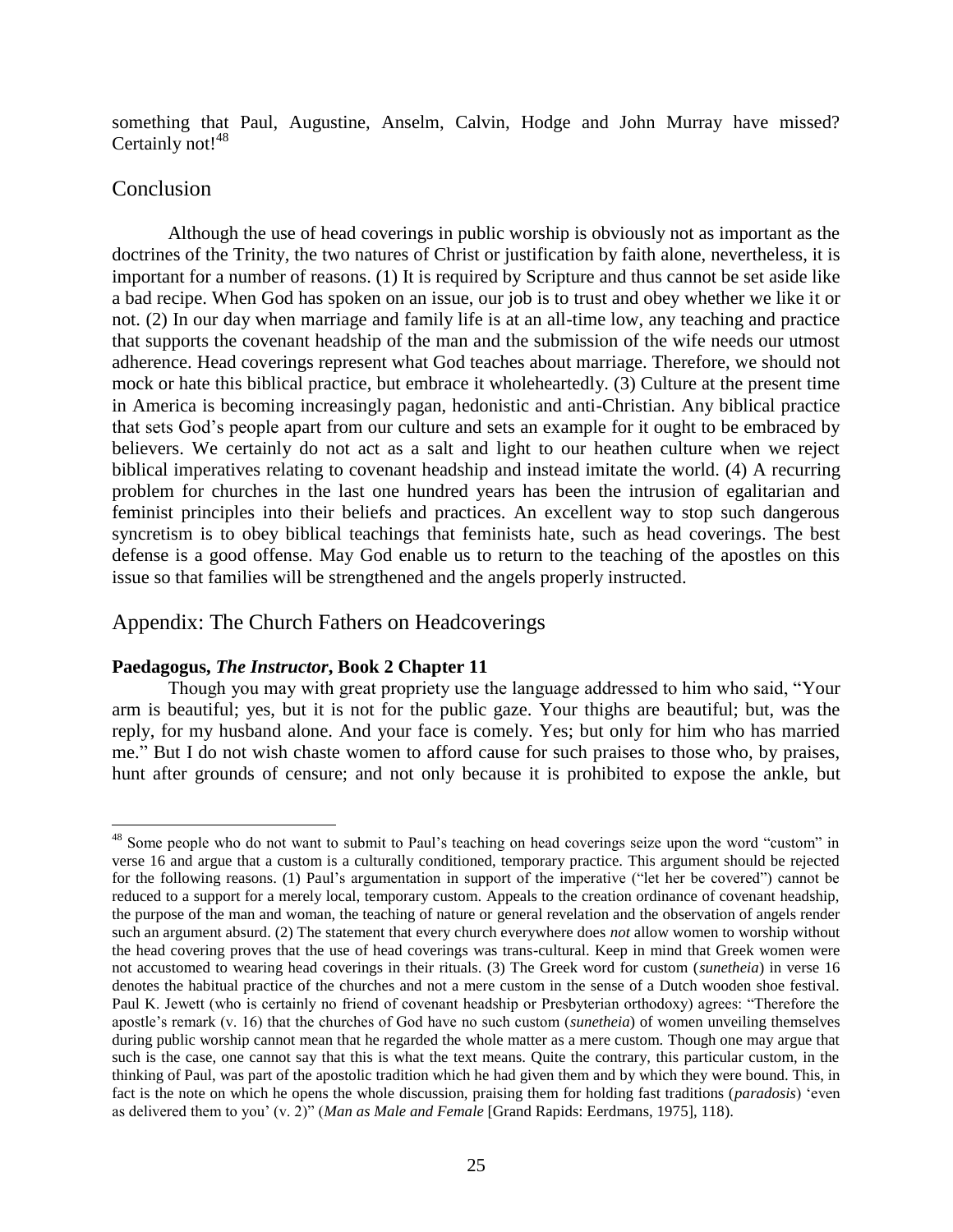because it has also been enjoined that the head should be veiled and the face covered; for it is a wicked thing for beauty to be a snare to men. <sup>49</sup>

#### **Fragments Of Clemens Alexandrinus, Book 4.** *The Chaplet, Or De Corona***. Chapter 4**

If, for these and other such rules, you insist upon having positive Scripture injunction, you will find none. Tradition will be held forth to you as the originator of them, custom as their strengthener, and faith as their observer. That reason will support tradition, and custom, and faith, you will either yourself perceive, or learn from some one who has. Meanwhile you will believe that there is some reason to which submission is due. I add still one case more, as it will be proper to show you how it was among the ancients also. Among the Jews, so usual is it for their women to have the head veiled, that they may thereby be recognized. I ask in this instance for the law. I put the apostle aside. If Rebecca at once drew down her veil, when in the distance she saw her betrothed, this modesty of a mere private individual could not have made a law, or it will have made it only for those who have the reason which she had. Let virgins alone *be veiled,* and this when they are coming to be married, and not till they have recognized their destined husband. If Susanna also, who was subjected to unveiling on her trial, furnishes an argument for the veiling of women, I can say here also, the veil was a voluntary thing. She had come accused, ashamed of the disgrace she had brought on herself, properly concealing her beauty, even because now she feared to please. But I should not suppose that, when it was her aim to please, she took walks with a veil on in her husband's avenue. Grant, now, that she was always veiled. In this particular case, too, or, in fact, in that of any other, I demand the dress-law. If I nowhere find a law, it follows that tradition has given the fashion in question to custom, to find subsequently (its authorization in) the apostle's sanction, from the true interpretation of reason. These instances, therefore, will make it sufficiently plain that you can vindicate the keeping of even unwritten tradition established by custom; the proper witness for tradition when demonstrated by long-continued observance. But even in civil matters custom is accepted as law, when positive legal enactment is wanting; and it is the same thing whether it depends on writing or on reason, since reason is, in fact, the basis of law. But, (you say), if reason is the ground of law, all will now henceforth have to be counted law, whoever brings it forward, which shall have reason as its ground. Or do you think that every believer is entitled to originate and establish a law, if only it be such as is agreeable to God, as is helpful to discipline, as promotes salvation, when the Lord says, "But why do you not even of your own selves judge what is right?" And not merely in regard to a judicial sentence, but in regard to every decision in matters we are called on to consider, the apostle also says, "If of anything you are ignorant, God shall reveal it unto you;" he himself, too, being accustomed to afford counsel though he had not the command of the Lord, and to dictate of himself as possessing the Spirit of God who guides into all truth. Therefore his advice has, by the warrant of divine reason, become equivalent to nothing less than a divine command. Earnestly now inquire of this teacher, keeping intact your regard for tradition, from whomsoever it originally sprang; nor have regard to the author, but to the authority, and especially that of custom itself, which on this very account we should revere, that we may not want an interpreter; so that if reason too is God's gift, you may then learn, not whether custom has to be followed by you, but why. $50$ 

<sup>49</sup>Schaff, P. *The Ante-Nicene Fathers*. electronic ed. Garland, TX: Galaxie Software, 2000.

<sup>50</sup>Schaff, P. *The Ante-Nicene Fathers*. electronic ed. Garland, TX: Galaxie Software, 2000.